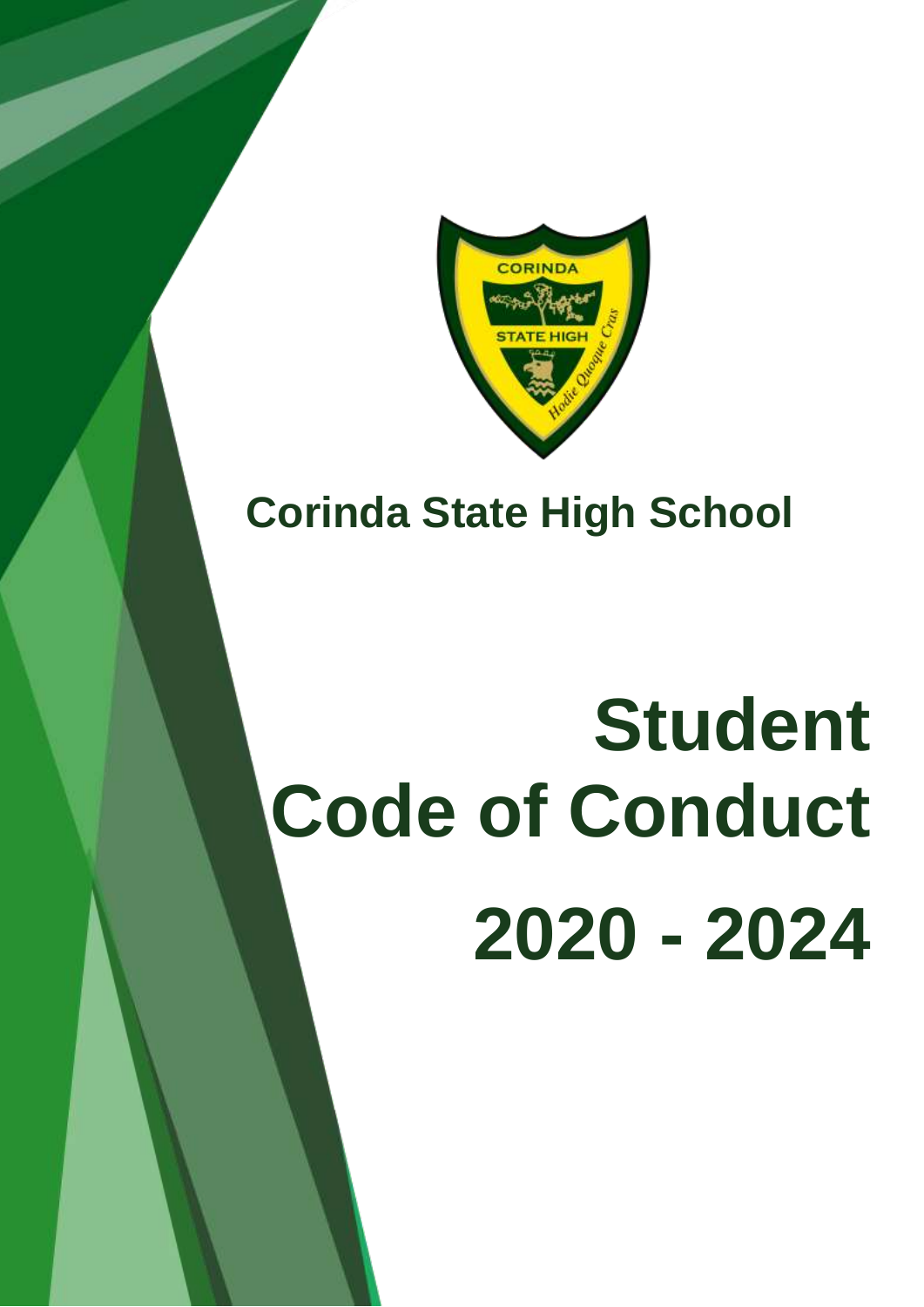

### *Every student succeeding*

*Every student succeeding is the shared vision of Queensland state schools. Our vision shapes regional and school planning to ensure every student receives the support needed to belong to the school community, engage purposefully in learning and experience academic success.*

> *Queensland Department of Education State Schools Strategy 2019-2023*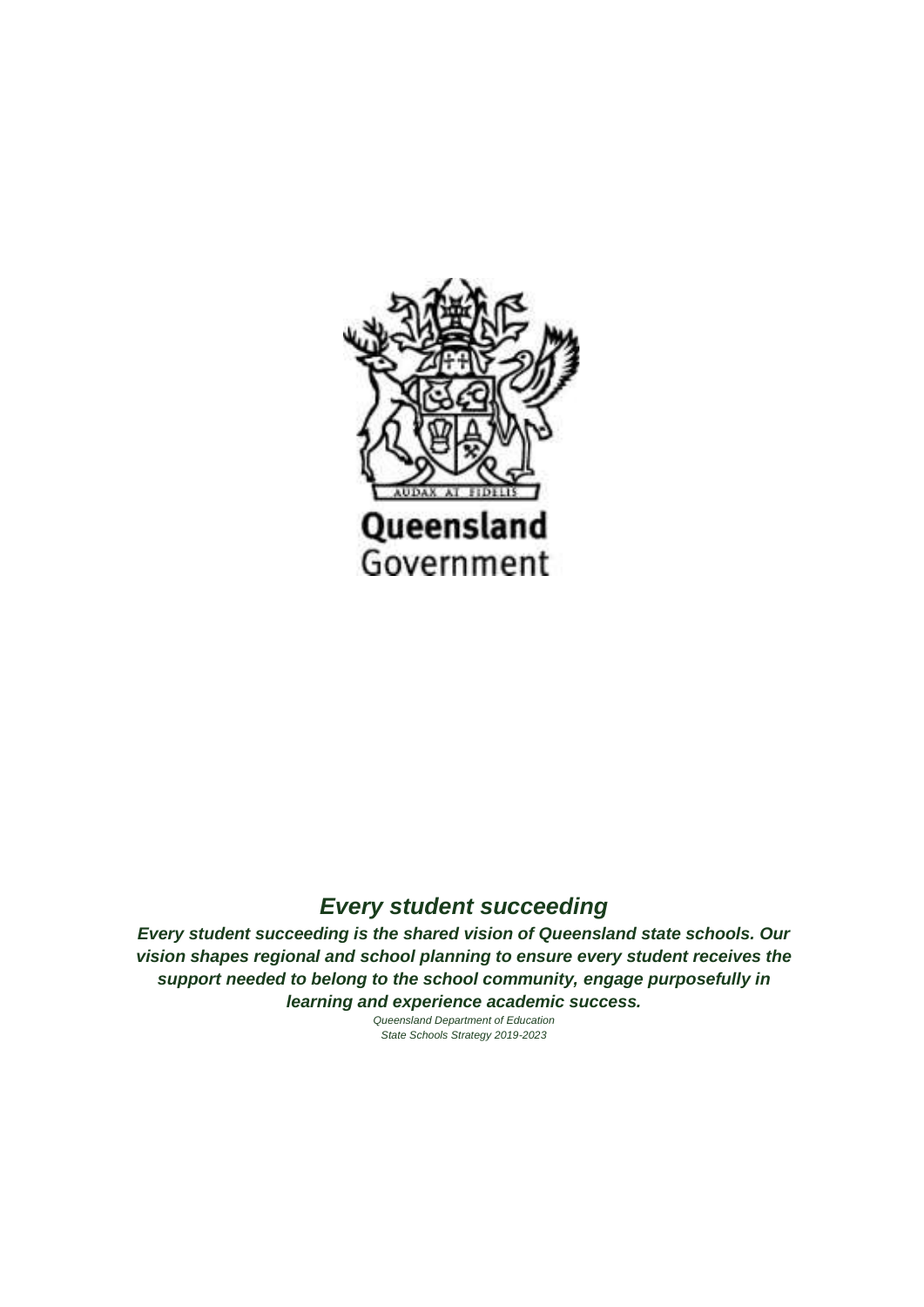

# Student Code of Conduct

# <span id="page-2-0"></span>**Contact Information**

| Postal address:         | PO Box 1453, Oxley 4075              |
|-------------------------|--------------------------------------|
| Phone:                  | 07 3379 0222                         |
| Email:                  | info@corindashs.eq.edu.au            |
| School website address: | www.corindashs.eq.edu.au             |
| <b>Contact Person:</b>  | Helen Jamieson (Executive Principal) |

# <span id="page-2-1"></span>**Endorsement**

| <b>Executive Principal Name:</b>      | Helen Jamieson  |
|---------------------------------------|-----------------|
| <b>Executive Principal Signature:</b> | ä.              |
| Date:                                 | 2 December 2020 |
|                                       |                 |
| <b>School Council Chair Name:</b>     | Genise Benz     |
| <b>School Council Chair</b>           |                 |
| Signature:                            |                 |
| Date:                                 | December 2020   |

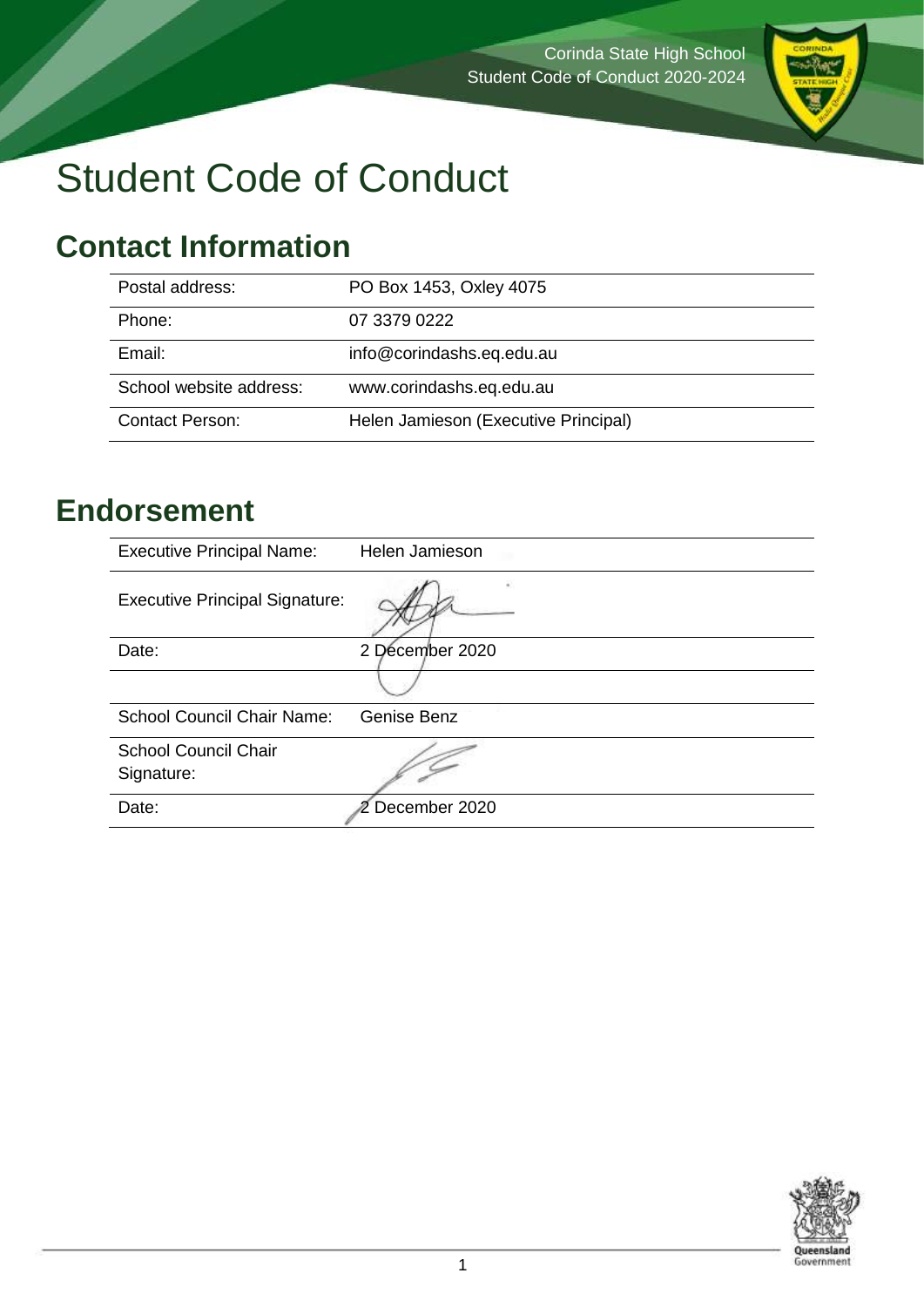

# <span id="page-3-0"></span>**Contents**

| Processes for Facilitating Standards of Positive Behaviour and Responding to Unacceptable |     |
|-------------------------------------------------------------------------------------------|-----|
|                                                                                           |     |
|                                                                                           |     |
|                                                                                           |     |
|                                                                                           |     |
|                                                                                           |     |
|                                                                                           |     |
|                                                                                           |     |
|                                                                                           |     |
|                                                                                           |     |
|                                                                                           |     |
|                                                                                           |     |
|                                                                                           |     |
|                                                                                           |     |
|                                                                                           | .25 |
|                                                                                           |     |
|                                                                                           |     |
|                                                                                           |     |
|                                                                                           |     |
|                                                                                           |     |
|                                                                                           |     |
|                                                                                           |     |

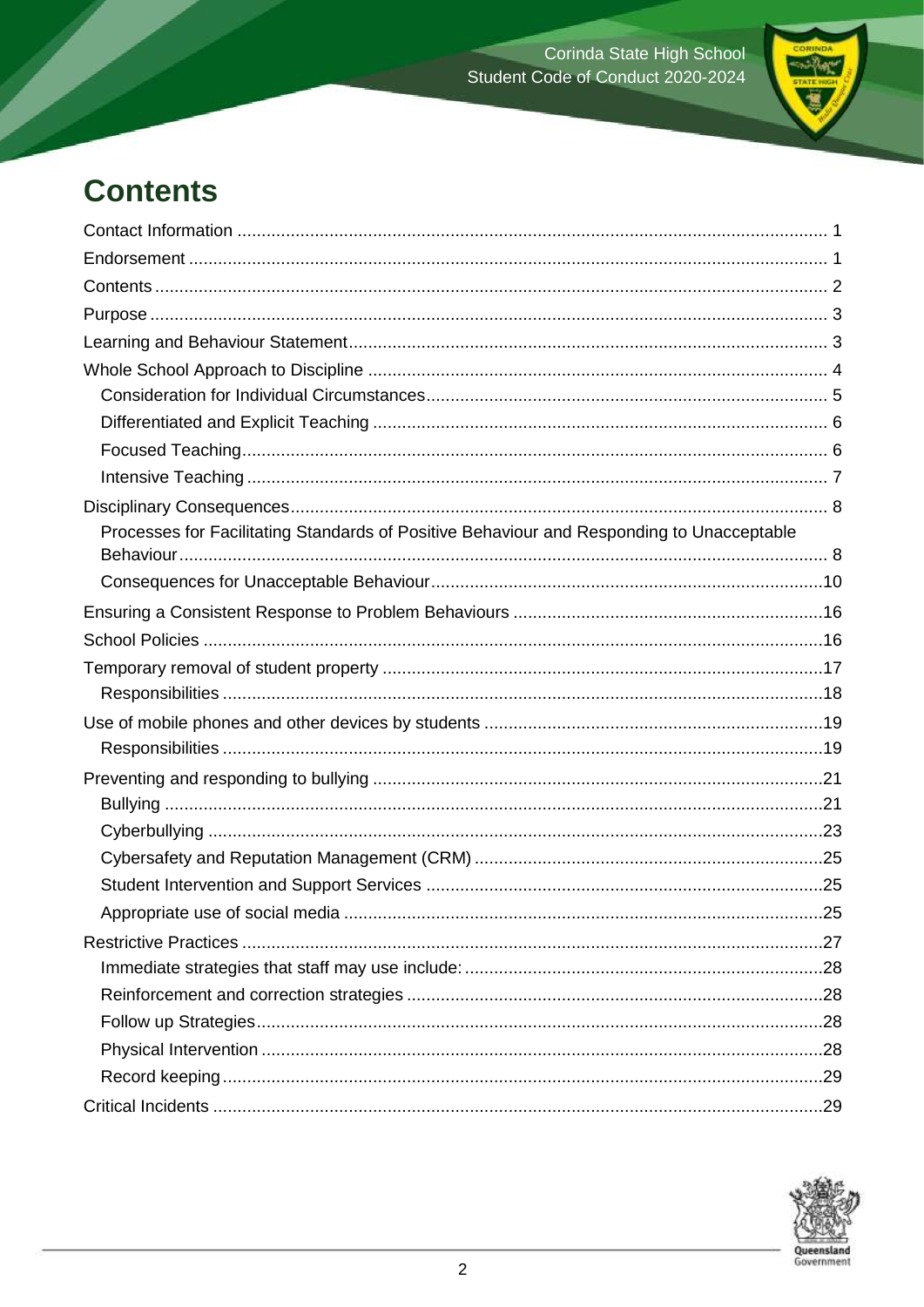

# <span id="page-4-0"></span>**Purpose**

Corinda State High School is committed to providing a safe, respectful and disciplined learning environment for students and staff, where students have opportunities to engage in quality learning experiences and acquire values supportive of their lifelong wellbeing.

The Corinda State High School Student Code of Conduct sets out the responsibilities and processes we use in our school to promote a productive, effective whole school approach to discipline.

Its purpose is to facilitate high standards of behaviour from all in the school community, ensuring learning and teaching in our school is prioritised, where all students are able to experience success and staff enjoy a safe workplace.

# <span id="page-4-1"></span>**Learning and Behaviour Statement**

All areas of Corinda State High School are learning and teaching environments. We consider behaviour management to be an opportunity for valuable sociable learning as well as a means of maximising the success of academic education programs.

Our Student Code of Conduct outlines our system for facilitating positive behaviours and responding to inappropriate and unacceptable behaviours. Through our school plan, shared expectations for student behaviour are explicit to everyone, helping to create and maintain a positive and productive learning and teaching environment, where ALL school community members have clear and consistent expectations and understanding of their role in the educational process.

At Corinda State High School, it is expected that all members of the school community will actively participate in the creation of a supportive learning environment that promotes positive emotions, engagement, relationships, meaning, accomplishment and health. This is supported by three school values:

- **Integrity**
- Compassion
- Curiosity and Drive.

Our school values support our pursuit of preparing future ready students who exercise agency in their own education and throughout life.

We believe:

- Student behaviour is an educational issue rather than just a management issue
- Parents/guardians play a primary role in supporting and nurturing their children, therefore our work with young people flourishes when we work together
- Students learn best when they:
	- o are treated with understanding, respect and politeness
	- o feel safe and confident
	- o feel challenged by the tasks they are completing
	- o feel pride in their achievements
	- o can work in a supportive classroom environment

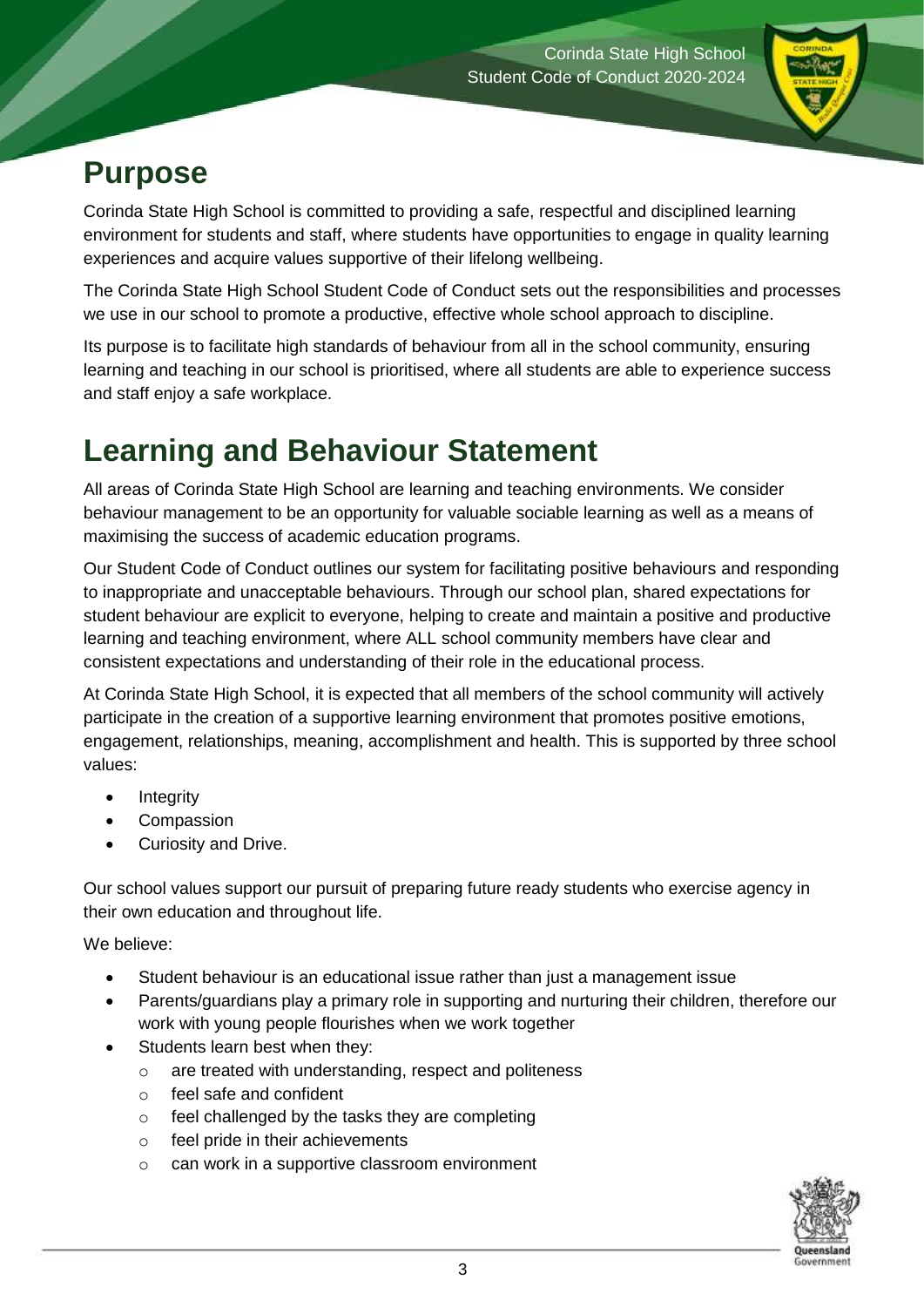

- o are emotionally and physically well
- o have a sense of belonging to the school community.

Our school values are aligned with the values, principles and expected standards outlined in the Department of Education's Code of School Behaviour and Chapter 12 of the Education General Provisions Act 2006.

# <span id="page-5-0"></span>**Whole School Approach to Discipline**

Corinda State High School (CSHS) developed this Student Code of Conduct in collaboration with our school community. Consultation with parents, staff and students was undertaken in August 2020 and a review of school data sets relating to attendance, participation and student disciplinary absence, and data from the School Opinion Survey and student wellbeing surveys, also informed the development process.

This is a whole-school approach to discipline, used in classrooms and programs offered through the school, including all education outside of the school site. The Student Code of Conduct has been informed by the AITSL Professional Standards of teaching practice, with particular consideration given to Standard 4, to create and maintain safe learning environments. The Corinda State High School Student Code of Conduct was also developed through the lens of the Positive Psychology Framework, which centres on students flourishing through cultivating positive emotions, engagement, positive relationships, meaning, achievement and health.

This is an evidence-based framework used to:

- Analyse and improve student behaviour and learning outcomes
- Ensure that only evidence-based practices are used correctly by teachers to support students
- Continually support staff members to maintain consistent school and classroom improvement practices.

These expectations are communicated to the whole school community, and implemented with students through the following processes and strategies to support student behaviour, including:

- Deans of Students
- Heads of Curriculum
- House Masters
- Active supervision by staff
- Student handbook
- Enrolment procedures
- School Website
- Engagement and transition programs
- Student Leadership Program and Academy
- Academic Coaching
- Assemblies (House, Year Level, Whole School)
- Parent Information presentations and newsletters.

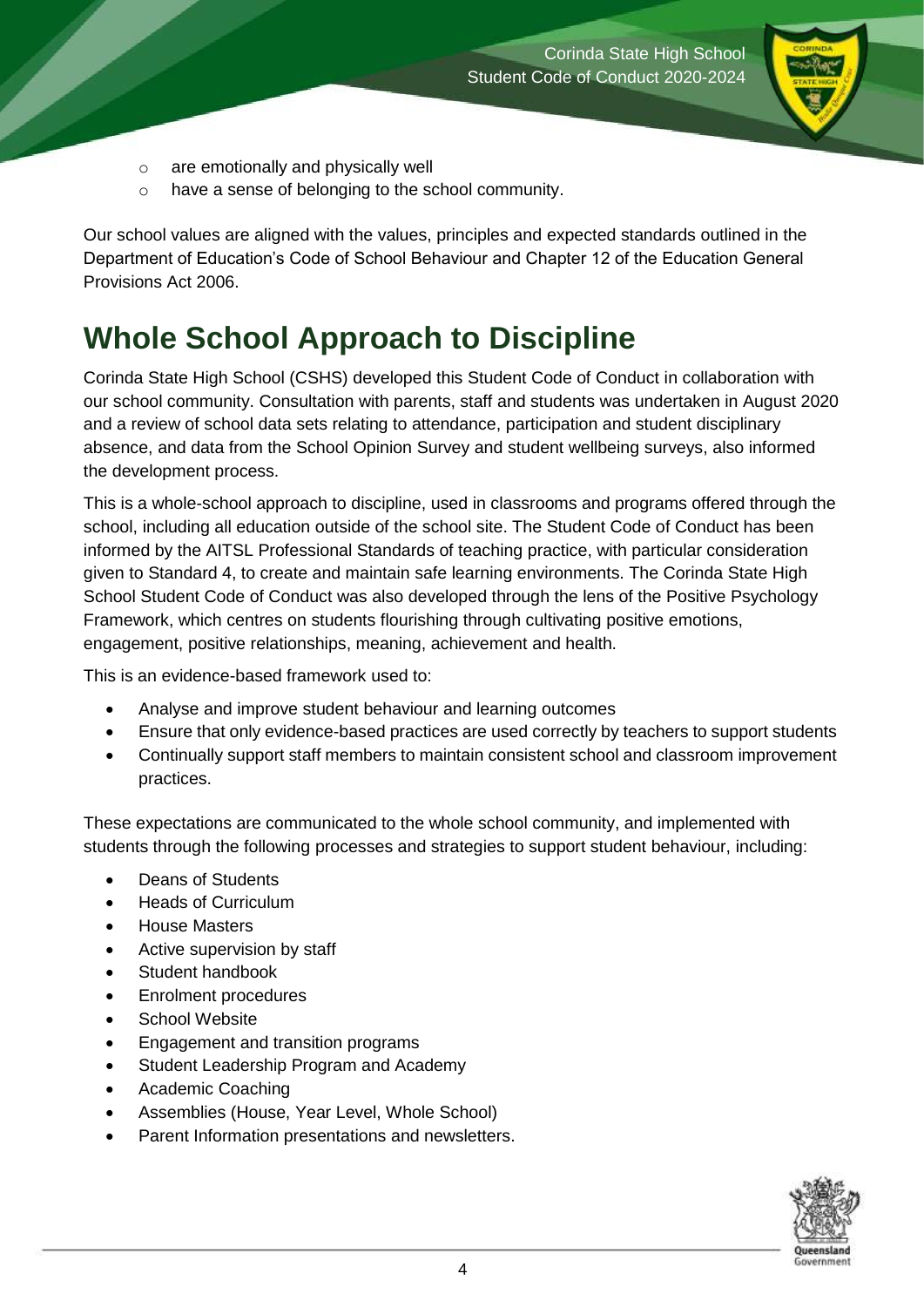

Specific policies have been developed to address student behaviour expectations and the Student Code of Conduct should be read in conjunction with the following policies:

- **•** Assessment Policy
- Attendance Policy
- Bookwork Policy
- Bullying and Harassment Policy
- Homework Policy
- Managing Electronic Devices in School Policy
- Plagiarism Policy
- School Representation Policy
- Uniform Policy.

### <span id="page-6-0"></span>*Consideration for Individual Circumstances*

Staff at Corinda State High School take into account students' individual circumstances, such as their behaviour history, disability, mental health and wellbeing, religious and cultural considerations, home environment and care arrangements when responding to inappropriate behaviour or applying a disciplinary consequence. To ensure alignment with the Student Code of Conduct when applying consequences, the individual circumstances and actions of the student and the needs and rights of school community members are considered.

In considering the individual circumstances of each student, we recognise that the way we teach, the support we provide and the way we respond to students will differ. This reflects the principle of equality, where every student is given the support they need to be successful. Some students may need additional support to interpret or understand an expectation. Others may benefit from more opportunities to practise a required skill or behaviour. For a small number of students, the use of certain disciplinary consequences may be considered inappropriate or ineffective due to complex trauma or family circumstances. These are all matters that our staff consider with each individual, in both the instruction of behaviour expectations and the response to student behaviour. Staff at CSHS also follow Department of Education requirements regarding confidentiality obligations - limiting discussions or sharing information about individual circumstances of students, including disciplinary consequences, with persons other than the student's parents or caregiver.

CSHS considers the individual circumstances of students when applying support and consequences by:

- promoting an environment which is responsive to the diverse needs of its students
- establishing procedures for applying fair, equitable and non-violent consequences for infringement of the code ranging from the least intrusive sanctions to the most stringent
- recognising and taking into account students' age, gender, disability, cultural background, socioeconomic situation, mental health and wellbeing and their emotional state; and
- recognising the rights of all students to:
	- o express opinions in an appropriate manner and at the appropriate time
	- $\circ$  work and learn in a safe environment regardless of their age, gender, disability, cultural background or socio-economic situation
	- o receive adjustments appropriate to their learning or impairment needs

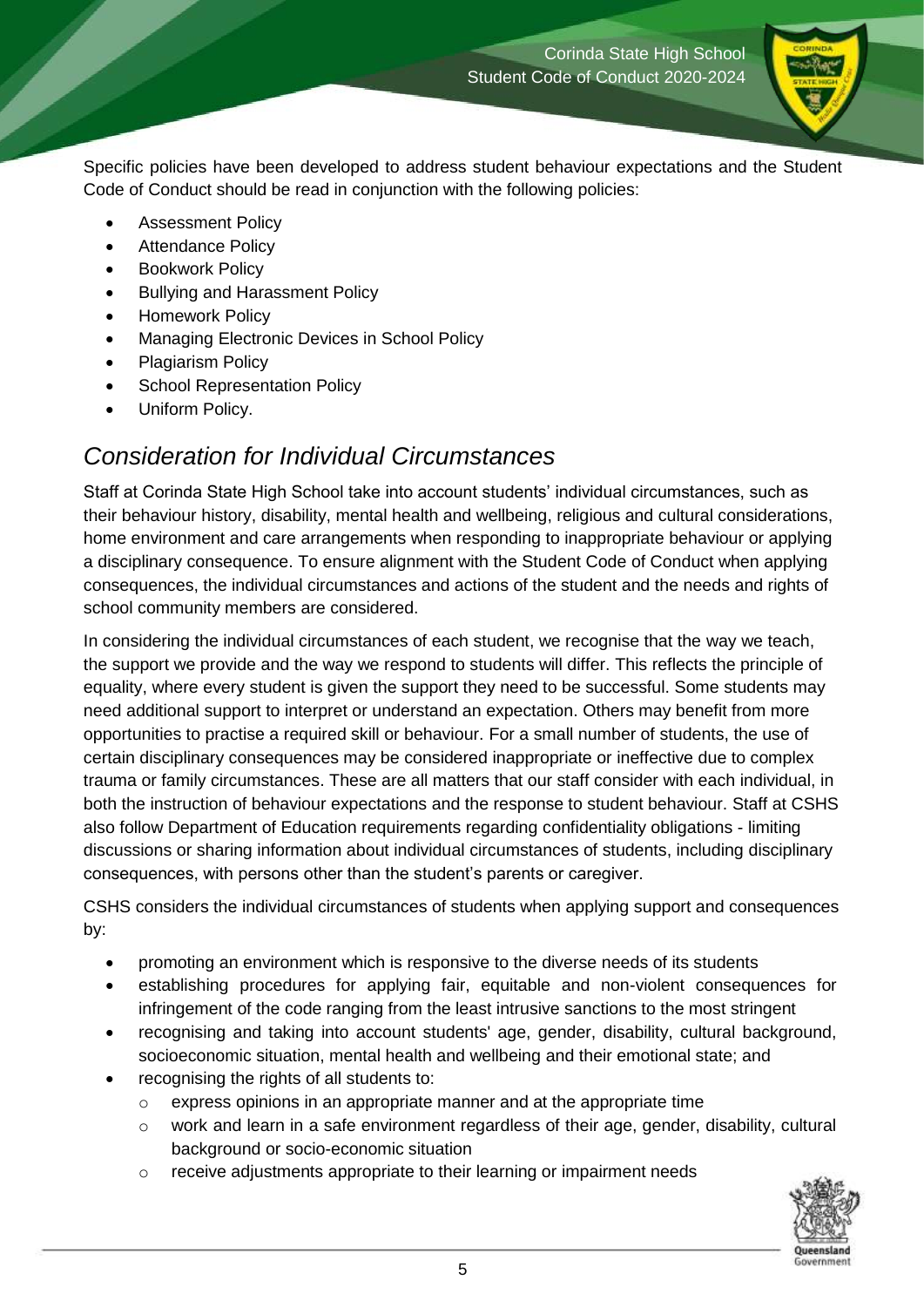

- $\circ$  provide written or verbal statements that will be taken into consideration in the decisionmaking processes; and
- $\circ$  ensure that processes maintain the dignity, respect, privacy, and confidentiality of the student, consistent with the rights of the rest of the community.

### <span id="page-7-0"></span>*Differentiated and Explicit Teaching*

Corinda State High School is a disciplined school environment that provides differentiated teaching to respond to the learning needs of all students. This involves teaching expected behaviours and providing opportunities for students to practise these behaviours. Teachers reinforce expected behaviours, provide feedback and correction, as well as opportunities for practise.

As part of a whole school approach to support student learning, CSHS staff may vary what students are taught, how they are taught and how students can demonstrate what they know as part of this differentiated approach to behaviour. These decisions about differentiation are made in response to data and day-to-day monitoring that indicates the behavioural learning needs of students. This enables our teachers to purposefully plan a variety of ways to engage students; assist them to achieve the expected learning; and to demonstrate their learning.

Individual needs and circumstances are addressed through reasonable adjustments to teaching, curriculum and assessment. This is addressed through a three layered approach to differentiation, as illustrated in the diagram below. This model is used for both academic and pedagogical differentiation.



### <span id="page-7-1"></span>*Focused Teaching*

A small percentage of all students in any classroom may require additional support to meet behaviour expectations, even after being provided with differentiated and explicit teaching. These students may have difficulty meeting behavioural expectations in a particular period of the day or, as part of a learning area/subject, and focused teaching is provided to help them achieve success. In most cases, the problem behaviours of these students may not be immediately regarded as severe, but the frequency of their behaviours may put these students' learning and social success at risk if not addressed in a timely manner.

Focused teaching involves revisiting key behavioural concepts and/or skills and using explicit and structured teaching strategies in particular aspects of a behaviour skill. Focused teaching provides students with more opportunities to practise skills and multiple opportunities to achieve the intended learning and expected behaviour.

These students are supported through a variety of staff including the curriculum Head of Department, Dean of Students, subject teachers, Head of Special Education or an Advocate to work

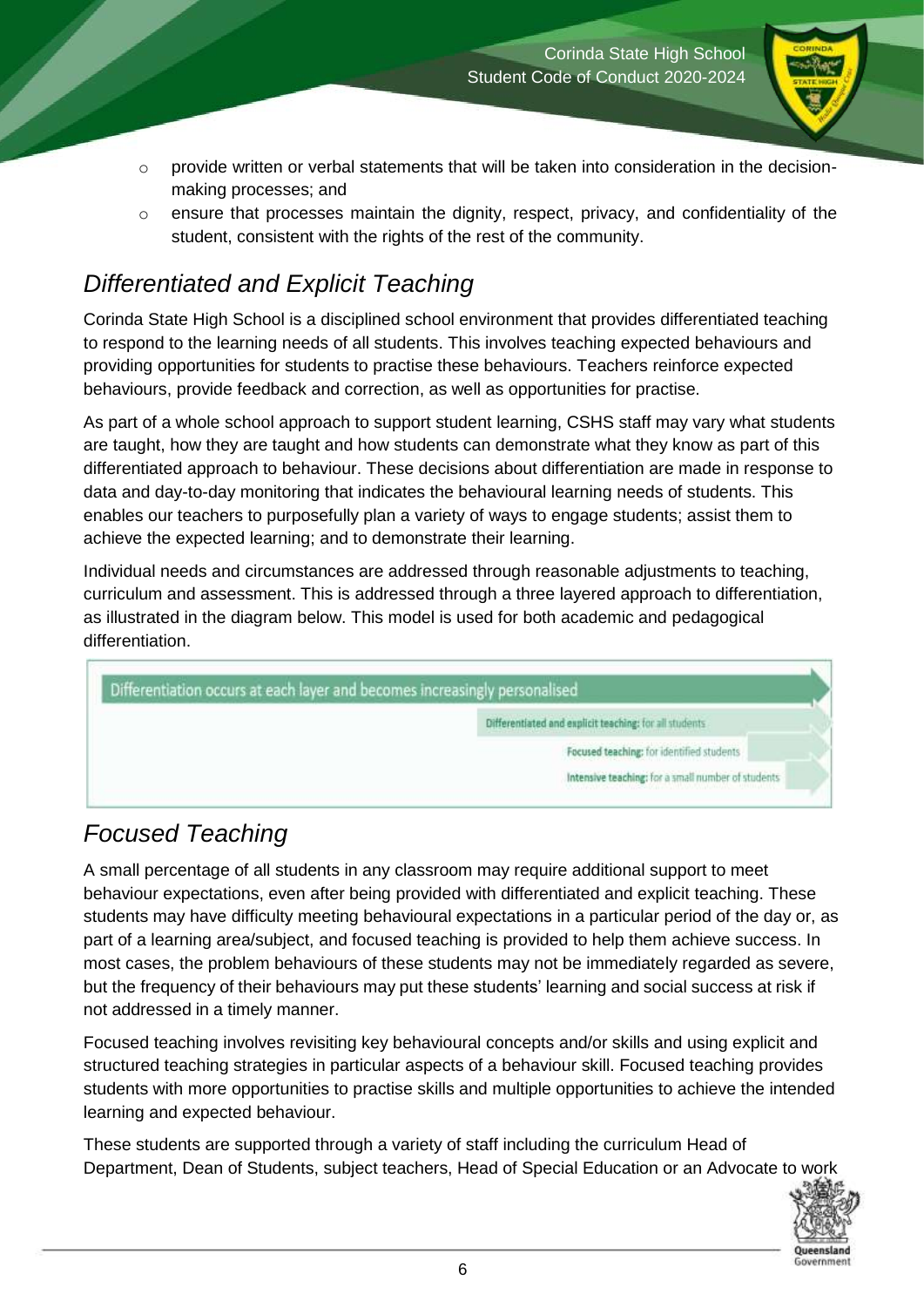

collaboratively with class teachers to provide focused teaching. Student progress is monitored by classroom teachers and the student's Head of Department to identify those who:

- no longer require the additional support
- require ongoing focussed teaching
- require intensive teaching.

A range of strategies are employed to assist the student to redirect behaviour and to develop the skills to be successful at school.

### <span id="page-8-0"></span>*Intensive Teaching*

Corinda State High School recognises that students with highly complex and challenging behaviours may need comprehensive systems of support that require regular reviews in consultation with parents/guardians and other relevant specialist staff. The Dean of Students facilitates the assessment and support process referring students to the Students in Review team and collaboratively working with support staff in the school. Support staff include, Guidance Officers, Youth Support Coordinator, House Masters, Head of Special Education, School Nurse, Community Education Counsellor and Chaplain. Students with a verified disability are supported by their Head of Special Education and Advocate.

The Dean of Students:

- develops appropriate behaviour expectations and strategies with other staff members for behaviour support outside the classroom
- monitors the impact of support for individual students through continuous data collection; and
- consults with the Student in Review team over recommended process.

The Head of Department, Curriculum:

- develops appropriate behaviour expectations and strategies with classroom teachers and the student
- monitors the impact of support for individual students through continuous data collection; and
- consults with the Dean of Students regarding progress and if further referral is required.

In some cases the Dean of Students, in conjunction with the Guidance Officer, Head of Special Education and/or Senior Leadership:

- provides consistent strategies and adjustments outlined within the Educational Adjustment Program; and
- engages with external agencies, to support the student and their family.

While Corinda SHS makes every effort to assist students who present with challenging and complex problems, it is often in the best interest of the student to consider alternative educational pathways to support their engagement with their learning and career pathways.

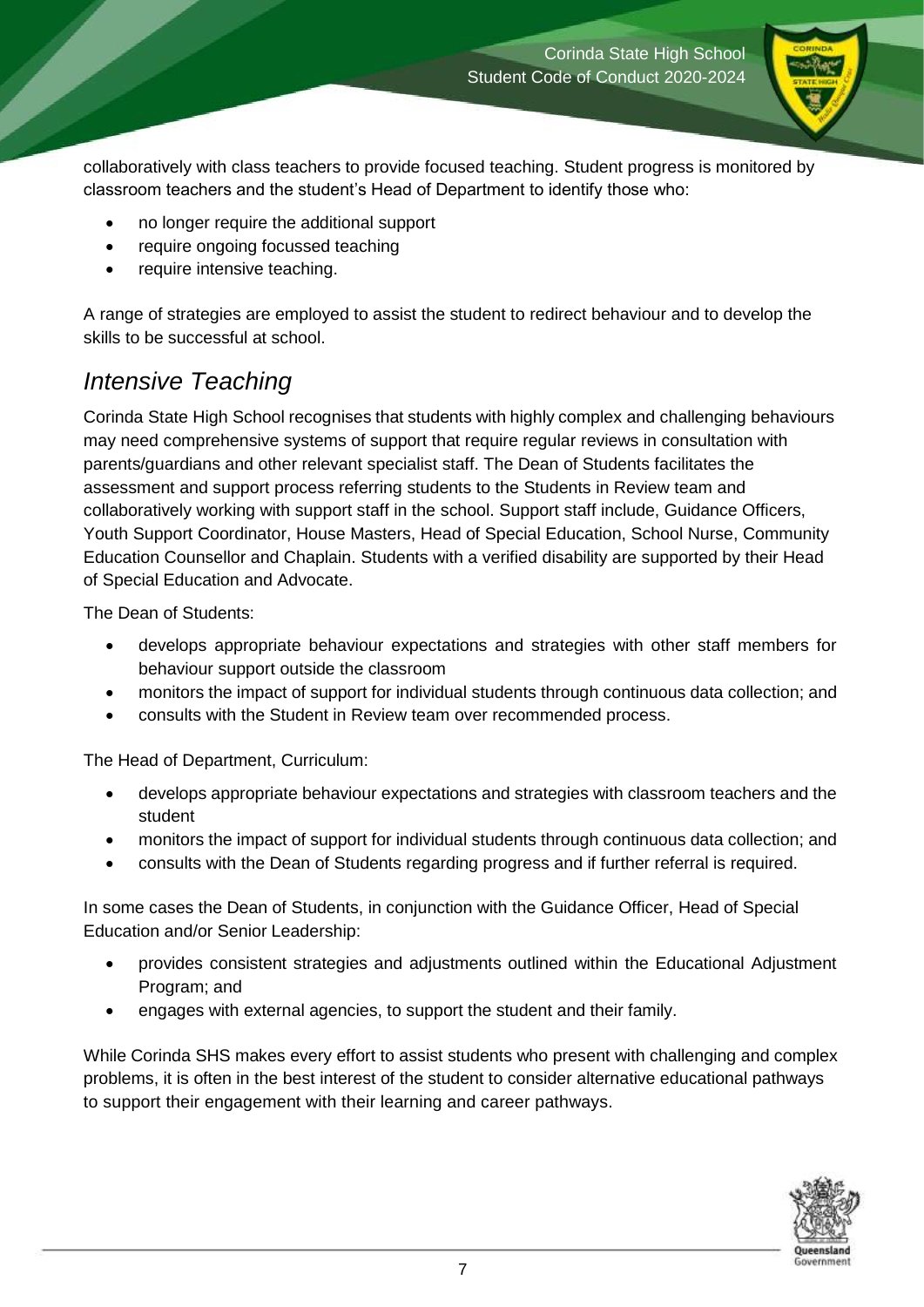

# **Disciplinary Consequences**

### *Processes for Facilitating Standards of Positive Behaviour and Responding to Unacceptable Behaviour*

The first step in facilitating standards of positive behaviour is communicating those standards to **all** students. At Corinda State High School, we emphasise the importance of directly teaching students the behaviours we want them to demonstrate at school. Communicating behavioural expectations is a form of universal behaviour support - a strategy directed towards **all** students, which is designed to prevent problem behaviour and to provide a framework for responding to unacceptable behaviour.

A set of behavioural expectations in specific settings has been attached to each of our three school values. The School Wide Expectations Teaching Matrix below outlines our agreed protocols and specific behavioural expectations in all school settings.

<span id="page-9-1"></span><span id="page-9-0"></span>

|                  |                                                                                                                                                                                                                                                                                                                                       |                                                                                                                                                                                                                                                                                                                                                                                    | <b>School Wide Expectations</b>                                                                                                                                                                                                                                                                                |                                                                                                                                                                                                                                                                                                                                   |                                                                                                                                                                                                                                                                                                                                                                               |                                                                                                                                                            |
|------------------|---------------------------------------------------------------------------------------------------------------------------------------------------------------------------------------------------------------------------------------------------------------------------------------------------------------------------------------|------------------------------------------------------------------------------------------------------------------------------------------------------------------------------------------------------------------------------------------------------------------------------------------------------------------------------------------------------------------------------------|----------------------------------------------------------------------------------------------------------------------------------------------------------------------------------------------------------------------------------------------------------------------------------------------------------------|-----------------------------------------------------------------------------------------------------------------------------------------------------------------------------------------------------------------------------------------------------------------------------------------------------------------------------------|-------------------------------------------------------------------------------------------------------------------------------------------------------------------------------------------------------------------------------------------------------------------------------------------------------------------------------------------------------------------------------|------------------------------------------------------------------------------------------------------------------------------------------------------------|
|                  | <b>Whole School</b>                                                                                                                                                                                                                                                                                                                   | <b>Learning Spaces</b>                                                                                                                                                                                                                                                                                                                                                             | <b>Grounds &amp; Amenities</b>                                                                                                                                                                                                                                                                                 | <b>Technology</b>                                                                                                                                                                                                                                                                                                                 | <b>Travel To &amp; From School</b>                                                                                                                                                                                                                                                                                                                                            | <b>Off Campus</b>                                                                                                                                          |
| <b>Integrity</b> | • Treat all members of our<br>community with courtesy and<br>respect<br>• Embrace diversity by being<br>considerate of other's culture<br>and beliefs<br>• Follow instructions<br>Be honest and cooperative<br>Wear my uniform with pride<br>• Consistently model appropriate<br>behaviour<br>• Take responsibility for my<br>actions | • Participate respectfully in<br>group or individual<br>activities<br>• Respect classroom<br>spaces and leave them<br>tidy<br>• Be punctual, organised<br>and have my equipment<br>ready<br>• Take responsibility for<br>my learning and seek<br>assistance when needed<br>• Complete all<br>homework/assessment<br>and submit work on time<br>• Demonstrate academic<br>integrity | Value the school grounds<br>and keep them tidy<br>• Respect our community and<br>our neighbours and keep<br>noise to a low level<br>• Respect the environment<br>• If you have a locker, value<br>the use of it and keep it tidy<br>and locked<br>• Play by the rules<br>• Place litter in the correct<br>bins | • Take care of all IT<br>facilities and<br>equipment<br>$\bullet$ Follow the<br>guidelines of our<br>Managing<br><b>Electronic Devices</b><br>in School Policy<br>• Maintain a positive<br>reputation online<br>Save my work in<br>multiple locations<br>• Do not share<br>personal details or<br>inappropriate<br>content online | • Stand up and offer my<br>seat to full-fare and<br>pension passengers<br>• Be mindful of those<br>around you and be<br>respectful and polite to<br>fellow commuters<br>• Keep conversations<br>and music to a quiet<br>level, to minimise the<br>disturbance of<br>passengers<br>• Follow road safety rules<br>at all times<br>• Behave appropriately<br>on public transport | Interact politely with<br>members of the<br>community<br>• Represent CSHS in a<br>positive manner<br>• Know when and where<br>to be<br>• Follow directions |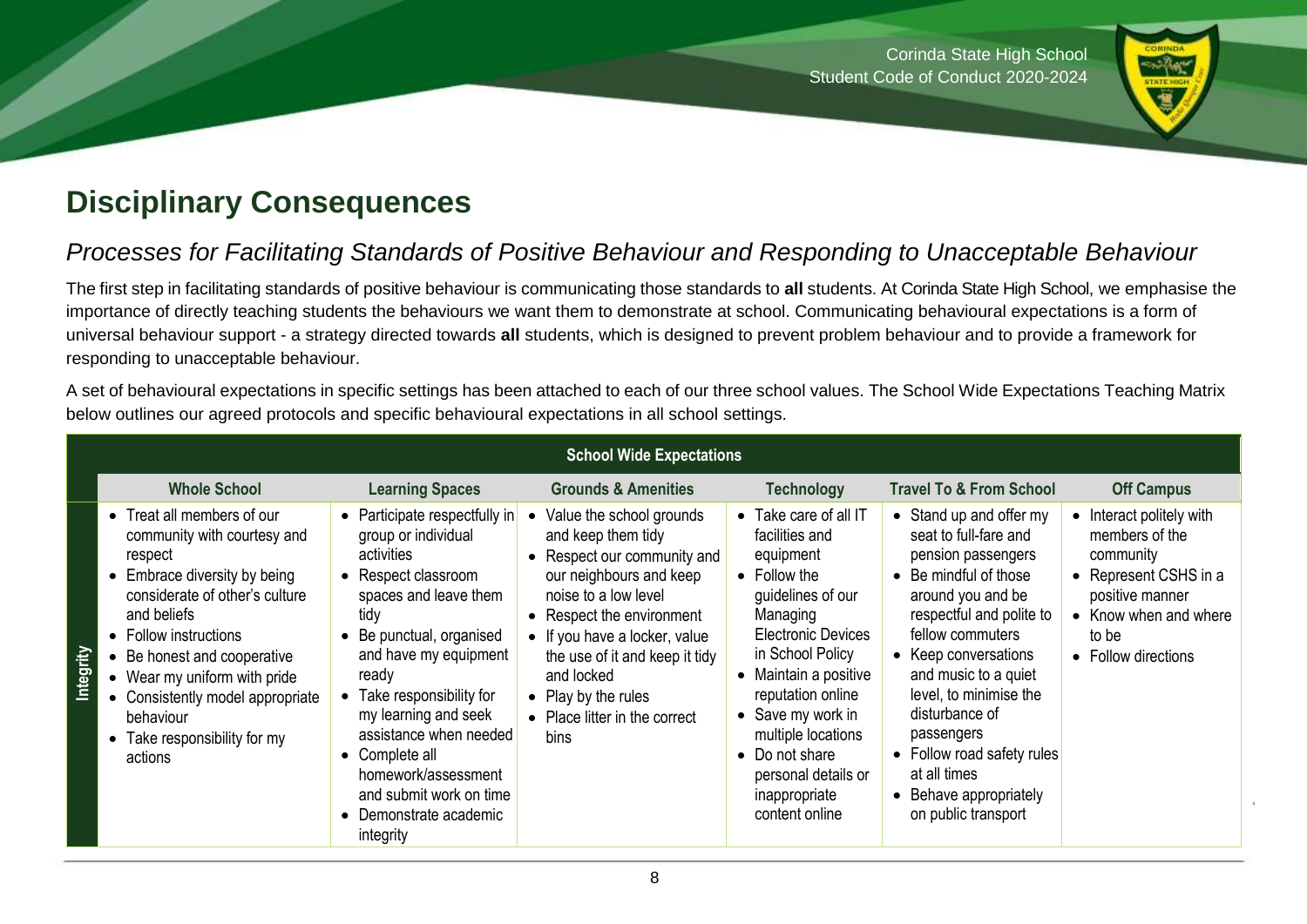Corinda State High School Student Code of Conduct 2020-2024



|                       |                                                                                                                                                                                                                                                                                                                                                                                                            |                                                                                                                                                                                                                                                                                                               | <b>School Wide Expectations</b>                                                                                                                                                                                                                                             |                                                                                                                                                                                                                                 |                                                                                                                                                                                                                                                             |                                                                                                                             |
|-----------------------|------------------------------------------------------------------------------------------------------------------------------------------------------------------------------------------------------------------------------------------------------------------------------------------------------------------------------------------------------------------------------------------------------------|---------------------------------------------------------------------------------------------------------------------------------------------------------------------------------------------------------------------------------------------------------------------------------------------------------------|-----------------------------------------------------------------------------------------------------------------------------------------------------------------------------------------------------------------------------------------------------------------------------|---------------------------------------------------------------------------------------------------------------------------------------------------------------------------------------------------------------------------------|-------------------------------------------------------------------------------------------------------------------------------------------------------------------------------------------------------------------------------------------------------------|-----------------------------------------------------------------------------------------------------------------------------|
|                       | <b>Whole School</b>                                                                                                                                                                                                                                                                                                                                                                                        | <b>Learning Spaces</b>                                                                                                                                                                                                                                                                                        | <b>Grounds &amp; Amenities</b>                                                                                                                                                                                                                                              | <b>Technology</b>                                                                                                                                                                                                               | <b>Travel To &amp; From School</b>                                                                                                                                                                                                                          | <b>Off Campus</b>                                                                                                           |
| Compassion            | • Promote positivity and wellbeing<br>within the school<br>• Demonstrate resilience through<br>greater understanding of others<br>and self<br>• Care for the built and natural<br>environment<br>• Reflect on the behaviour of self<br>and others to allow opportunity<br>for greater understanding and<br>acceptance<br>• Be kind to others<br>• Embrace, value and respect<br>other people's differences | • Respect the rights of<br>others to learn<br>• Encourage and support<br>others in their learning<br>• Be open to feedback and<br>suggestions<br>• Set myself goals and<br>extend myself to achieve<br>them<br>• Keep the classroom tidy<br>• Participate in group<br>projects to produce<br>quality outcomes | • Share and use equipment<br>appropriately<br>• Use the toilet during<br>scheduled breaks<br>• Show care for fellow<br>students by providing<br>assistance when needed<br>• Look for the positives in<br>others                                                             | • Interact with others<br>appropriately on<br>line<br>• Do not share<br>information about<br>others online<br>• Do not share<br>inappropriate<br>images online of<br>self or others<br>• Respect the rights<br>of others online | • Be mindful of<br>community members<br>when I travel<br>• Take responsibility for<br>getting prepared to be<br>organised for school<br>and on time                                                                                                         | • Participate fairly and<br>safely<br>• Look for opportunities<br>to give back to your<br>community in a positive<br>manner |
| and Driv<br>Curiosity | • Observe safety standards and<br>procedures<br>• Report incidents of unsafe<br>practices, harassment and/or<br>bullying<br>• Ensure you always follow the<br>hands off policy by not<br>becoming physically involved<br>with others<br>• Practice a growth mindset<br>• Be an active and positive<br>member of the school<br>community                                                                    | $\bullet$ Enter and exit the room<br>in an orderly manner<br>• Ensure your teacher<br>knows where you are at<br>all times<br>• Be in a classroom only<br>when a teacher is<br>present<br>• Use equipment safely<br>• Use furniture<br>appropriately                                                           | • Play in the appropriate<br>areas<br>• Be sun safe<br>• Stay within the designated<br>boundaries of the school<br>• Report unknown members<br>of the public that enter our<br>school<br>• Maintain safe hygiene<br>practices<br>• Only run in designated<br>sporting areas | • Come to class<br>prepared and with<br>your device<br>charged and in<br>good working order<br>• Protect your<br>devices and ensure<br>your phone is in<br>your Yondr pouch                                                     | • Be mindful of school<br>staff and the school day<br>by ensuring I am<br>prepared and on time<br>to school, arriving at<br>least 15mins before my<br>start time<br>• Travel with purpose<br>and do not loiter, for<br>example Coles, the<br>gully or parks | • When on excursions<br>engage with your<br>learning and contribute<br>to the exercise                                      |

r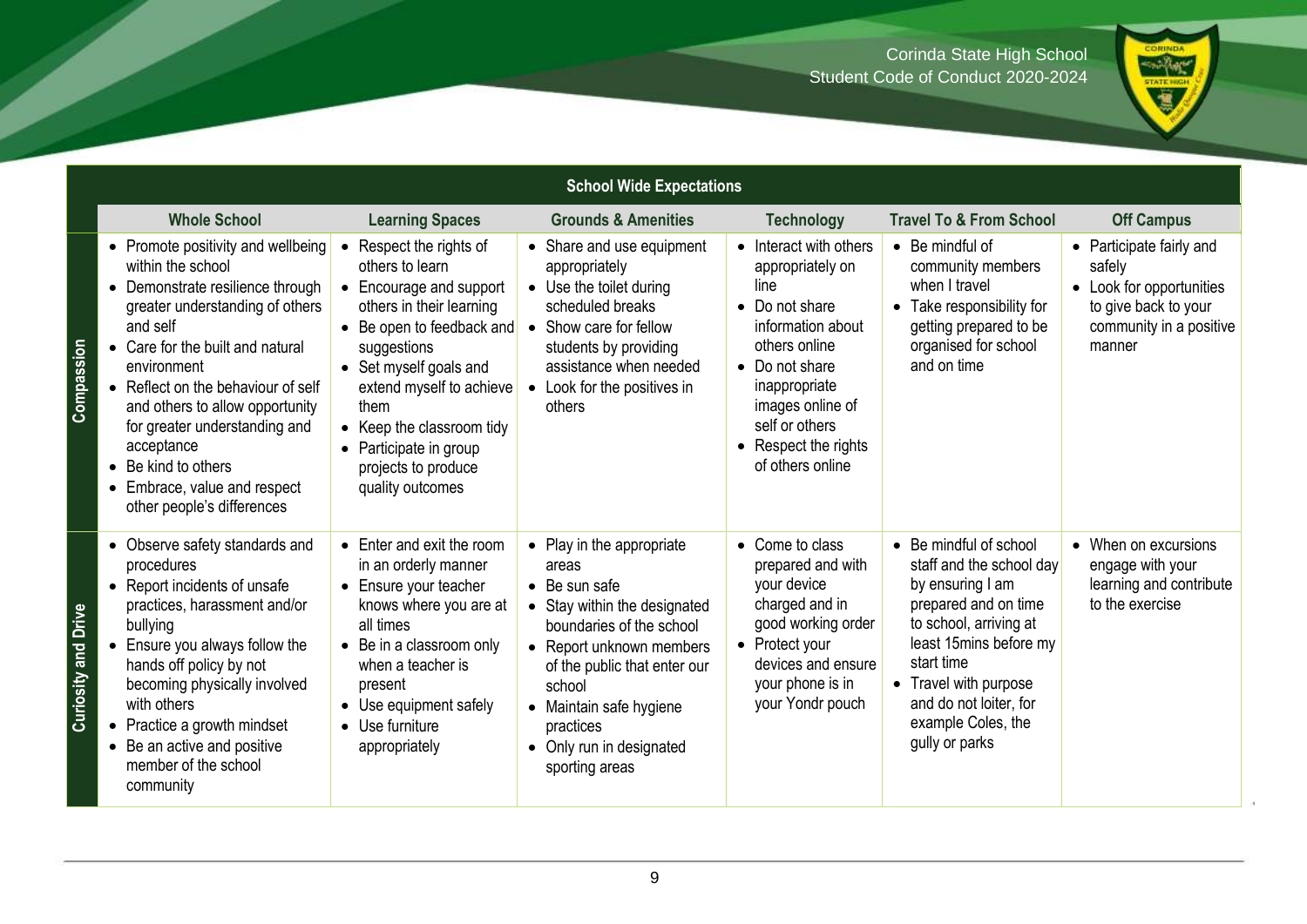### <span id="page-11-0"></span>*Consequences for Unacceptable Behaviour*

Corinda State High School makes systematic efforts to prevent problem student behaviour by teaching and reinforcing expected behaviours on an ongoing basis. When unacceptable behaviour occurs, students experience predictable consequences. Our school seeks to ensure that responses to unacceptable behaviour are consistent and proportionate to the nature of the behaviour. OneSchool is used to record all minor and major problem behaviours. A pattern of minor behaviours may constitute a major behaviour.

#### *Minor and Major Behaviours*

When responding to problem behaviour incidents, the staff member first determines if the problem behaviour is major or minor.

**Minor** behaviours are those that:

- are minor breaches of the school values
- do not seriously harm others or cause to suspect that the student may be harmed
- do not violate the rights of others in any other serious way
- are not part of a pattern of problem behaviours; and
- do not usually require involvement of specialist support staff, Dean of Students, the Senior leadership team and/or Heads of Department.

**Major** behaviours are those that:

- significantly violate the rights of others
- put others/self at risk of harm; and
- constitute misconduct, disobedience, conduct prejudicial to the good order and management of the school.

**Major** behaviours result in a referral to the Dean of Students and/or Senior Leadership Team because of their seriousness.

When major problem behaviour occurs, staff members calmly state the major problem behaviour to the student and remind them of the expected school behaviour. The staff member refers the matter to the Dean of Students.

|           | <b>Area</b>                             | <b>Minor</b>                                                                                                  | <b>Major</b>                                                                       |
|-----------|-----------------------------------------|---------------------------------------------------------------------------------------------------------------|------------------------------------------------------------------------------------|
| Integrity | Language<br>(including<br>while online) | • Inappropriate language<br>(written/verbal), incidental<br>swearing<br>• Calling out<br>• Disrespectful tone | • Offensive language<br>• Aggressive language<br>• Verbal abuse/directed profanity |
|           | Property                                | • Lack of respect for the<br>environment                                                                      | • Stealing/theft<br>• Wilful property damage<br>• Vandalism/graffiti               |

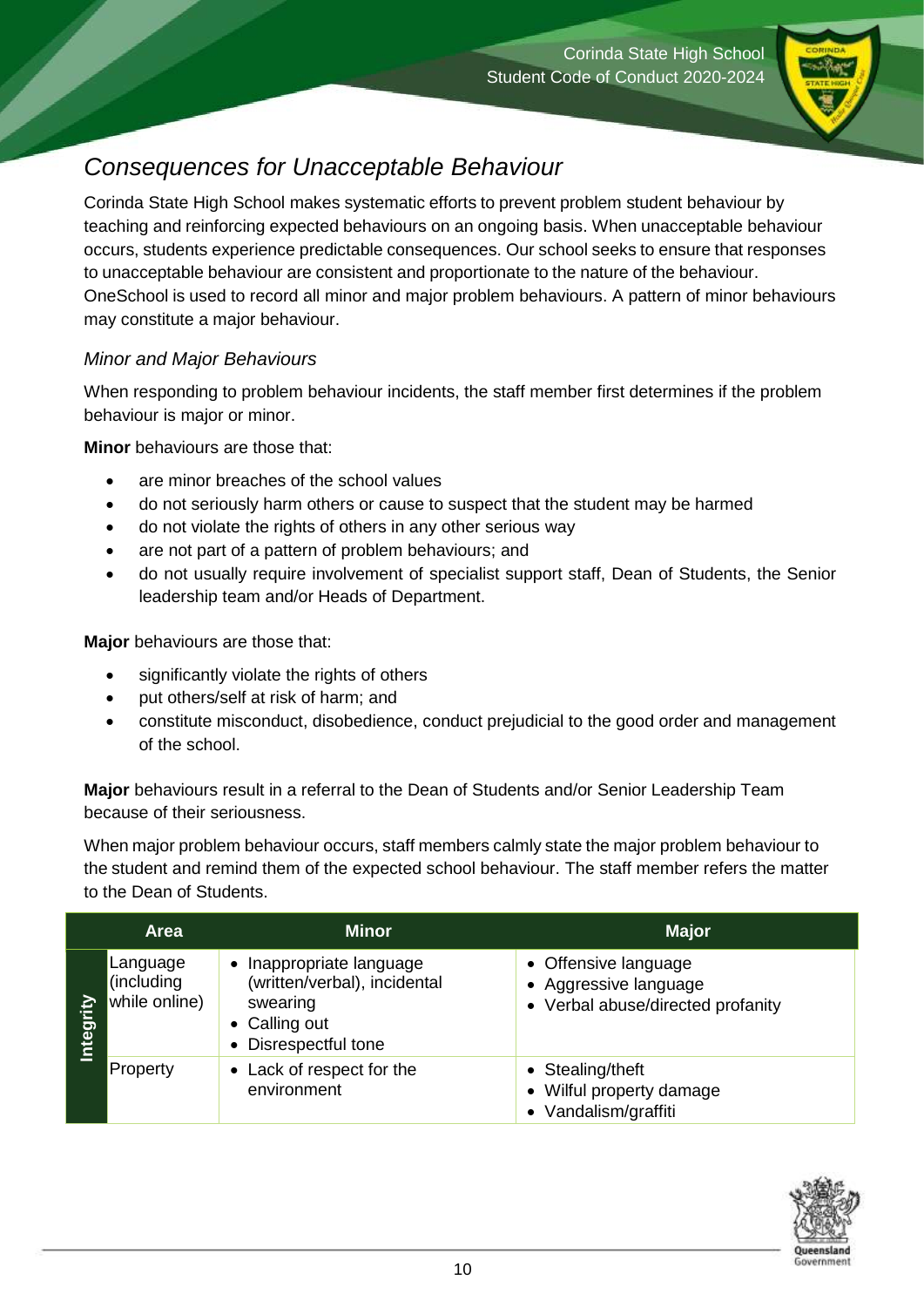

|                            | <b>Area</b>                         | <b>Minor</b>                                                                                                                                                                                          | <b>Major</b>                                                                                                                                                                                                                                                                                            |
|----------------------------|-------------------------------------|-------------------------------------------------------------------------------------------------------------------------------------------------------------------------------------------------------|---------------------------------------------------------------------------------------------------------------------------------------------------------------------------------------------------------------------------------------------------------------------------------------------------------|
| Integrity                  | Follow<br>Instructions              | • Uncooperative<br>• Poor attitude                                                                                                                                                                    | Repeated and/or blatant disrespect<br>Failure to follow a staff member's<br>direction<br>Defiance<br>$\bullet$<br>Gross insolence/non-compliance                                                                                                                                                        |
|                            | Others                              | • Not playing fairly<br>Minor disruption to class<br>Chewing gum<br>Eating/drinking in class                                                                                                          | Bullying/victimisation/harassment<br>Major/repeated disruption to class                                                                                                                                                                                                                                 |
|                            | Accept<br>outcomes for<br>behaviour | • Minor dishonesty (lying about<br>involvement in a low- level<br>incident)                                                                                                                           | Major dishonesty that has a negative<br>impact on others                                                                                                                                                                                                                                                |
|                            | <b>Rubbish</b>                      | • Littering                                                                                                                                                                                           | Deliberate littering<br>$\bullet$                                                                                                                                                                                                                                                                       |
|                            | Movement<br>around school           | • Running on concrete or around<br>buildings<br>• Running in stairwells or verandahs                                                                                                                  | Dangerous methods of travelling around<br>the school grounds                                                                                                                                                                                                                                            |
| Compassion                 | Play                                | Incorrect use of equipment<br>٠<br>Playing games in undesignated<br>areas<br>Playing in toilets<br>٠                                                                                                  | Throwing objects that cause damage or<br>harm                                                                                                                                                                                                                                                           |
|                            | Physical<br>Contact                 | Minor physical contact<br>٠                                                                                                                                                                           | Physical aggression<br>Fighting<br>Not reporting immediately if physical<br>aggression or fighting has been<br>witnessed                                                                                                                                                                                |
|                            | Other                               |                                                                                                                                                                                                       | Possession of alcohol, tobacco,<br>cigarette papers and lighters/matches<br>• Possession or selling of illicit drugs<br>Being in the company of those in<br>possession of prohibited substances<br>Possession of weapons, including<br>knives and any other items which could<br>be considered a weapon |
| <b>Curiosity and Drive</b> | Uniform                             | • Not wearing a hat in playground<br>(middle school)<br>Breaching the uniform policy<br>$\bullet$                                                                                                     | Incorrect uniform without Principal<br>authorisation<br>Repeatedly breaching the uniform policy                                                                                                                                                                                                         |
|                            | Class and<br>homework<br>tasks      | • Not completing set tasks that are<br>at an appropriate level<br>• Lack of equipment for lesson<br>(including incorrect clothing)<br>Failure to complete work within set<br>$\bullet$<br>time frames | Continually failing to have necessary<br>equipment and/or clothing to participate<br>adequately<br>Persistently failing to complete set tasks<br>within set time frames<br>Refusing to work                                                                                                             |
|                            | Being in the<br>right place         | • Not being punctual (e.g. lateness<br>after breaks)<br>Not in the right place at the right<br>٠<br>time                                                                                              | Leaving class without permission<br>Leaving school without permission<br>Persistently late or absent from class<br>without authorisation                                                                                                                                                                |

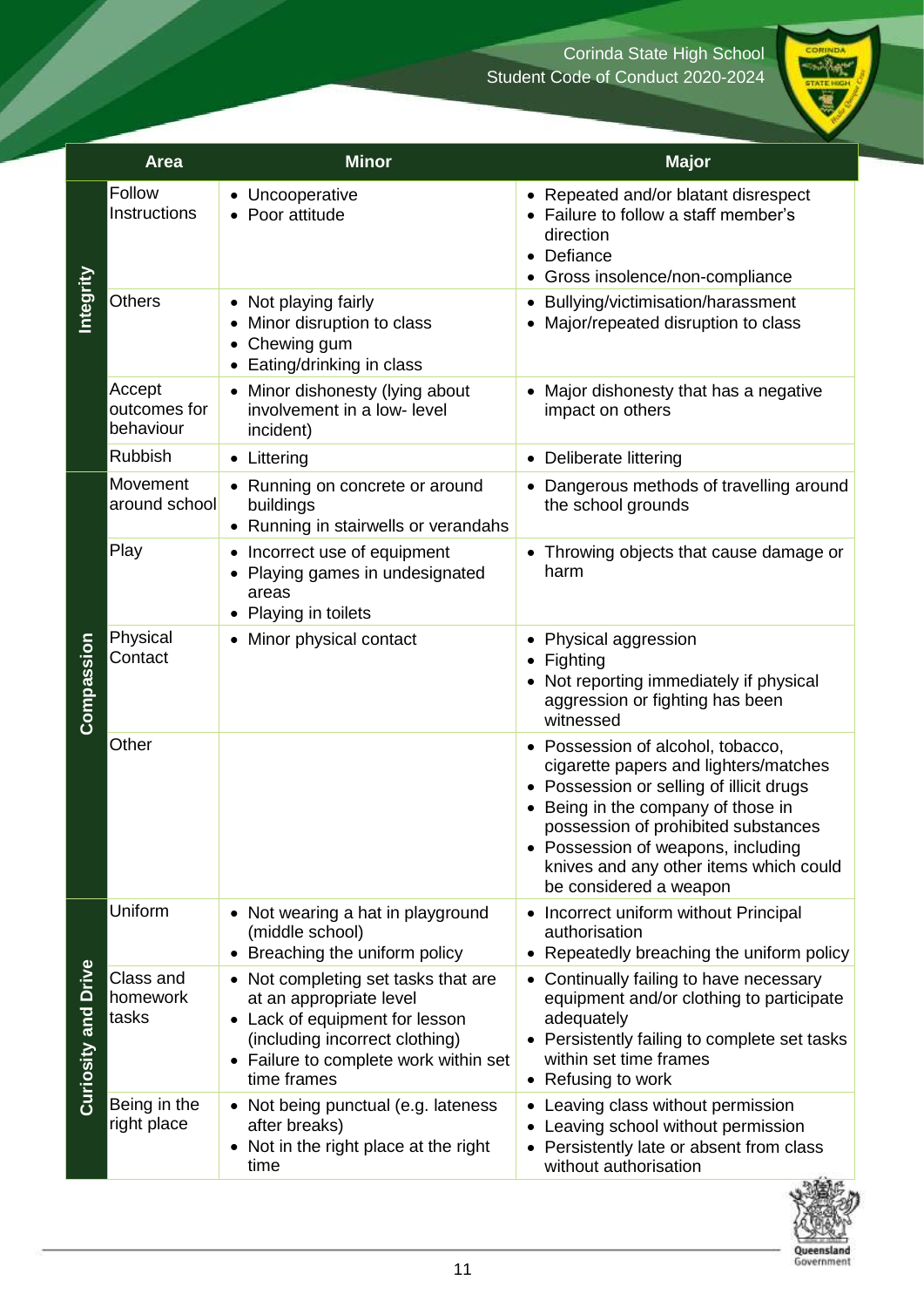

|                    | <b>Area</b>                                          | <b>Minor</b>                                                                                                                                                     | <b>Major</b>                                                                                                                                                                                                                                                                                                                                                             |
|--------------------|------------------------------------------------------|------------------------------------------------------------------------------------------------------------------------------------------------------------------|--------------------------------------------------------------------------------------------------------------------------------------------------------------------------------------------------------------------------------------------------------------------------------------------------------------------------------------------------------------------------|
| <b>Drive</b>       |                                                      | • Loitering at the gully or in parks,<br>local shops and/or shopping<br>centres, eg Coles                                                                        |                                                                                                                                                                                                                                                                                                                                                                          |
| loure<br>Curiosity | Mobile Phone<br>or personal<br>technology<br>devices | • Using devices during lessons other<br>than directed by a teacher<br>• Minor breaches of the Responsible<br>Use of Technology and Social<br><b>Media Policy</b> | Filming or recording without<br>authorisation<br>• Inappropriate use of personal<br>technology devices or social networking<br>sites, which impacts on the good order<br>and management of the school<br>• Repeatedly using devices during<br>lessons other than directed by a teacher<br>• Major breaches of the Managing<br><b>Electronic Devices in School Policy</b> |

*Minor problem behaviours may result in the following consequences:*

- Rule reminder
- Communication home
- Rectify/redirect behaviour
- A minor consequence such as:
	- o moving away from other students
	- o removal from an activity or event for a specified period of time
	- o partial removal (time away)
	- o individual meeting with the student
	- o temporary removal of property
	- o community service
	- o mediation
	- o apology; or
	- o detention;
- Counselling to relate problem behaviour with expected behaviour
- Student Success Strategies
- Referral to the Head of Department or Dean of Students
- Behaviour contracts; and/or
- Homework Detention Booklets/reflective exercises to support behavioural change

*Major unacceptable behaviours may result in the following consequences:*

- Communication home
- Temporary removal of property
- Detention
- Time out
- Removal from activity
- Loss of privilege
- Community service
- **Restitution**
- Warning regarding future consequence for repeated or persistent inappropriate behaviour

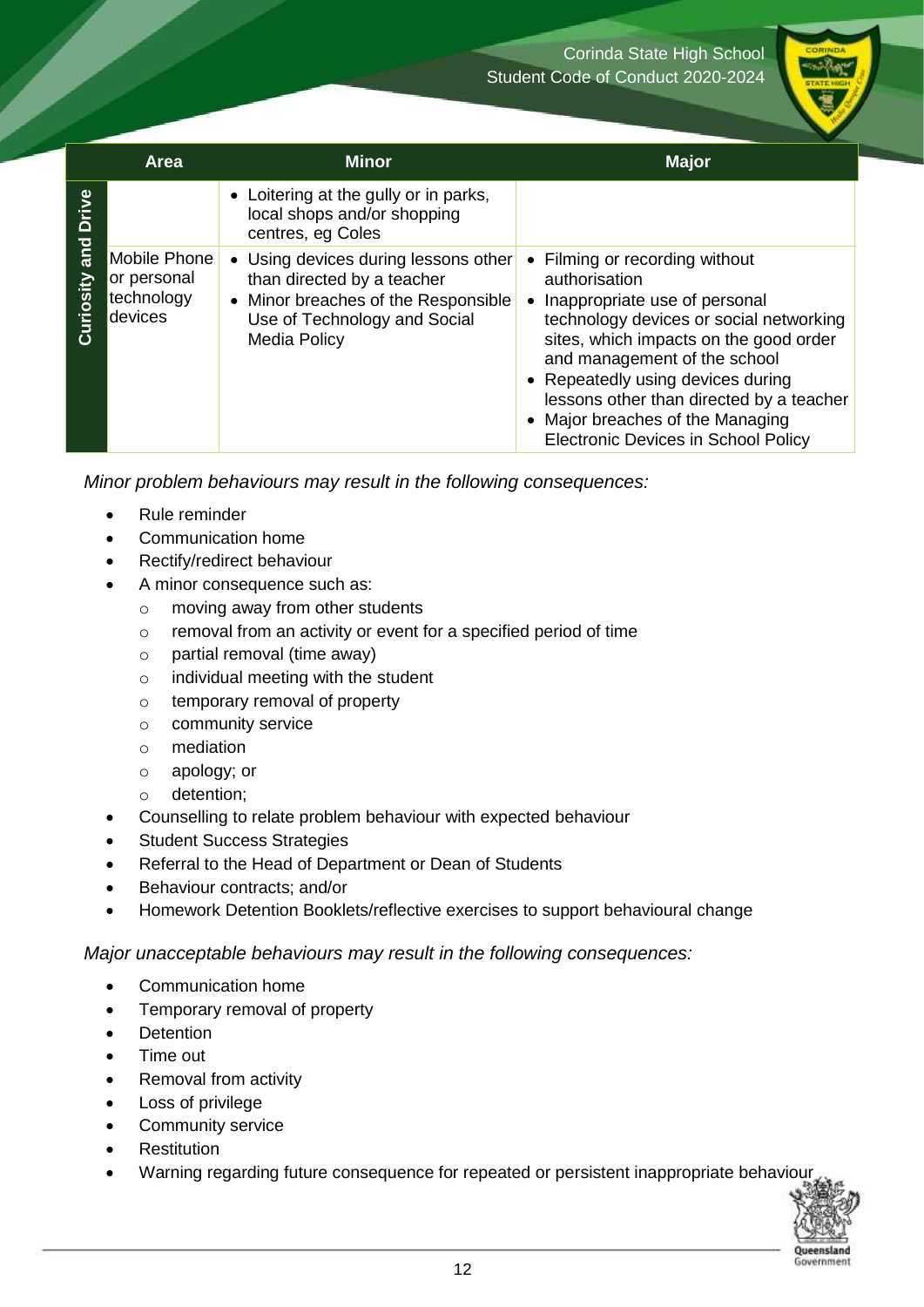

- Student Success Strategies
- Behaviour contracts
- Discipline Improvement Plan
- Suspension from school (internal or external)
- Police involvement
- Exclusion from school; and/or
- Cancellation of enrolment.

#### *Definition of Consequences*

| Detention                           | The Principal, or Principal's delegate, may use detention as a consequence for<br>disobedience, misconduct, or other breaches of school expectations. A detention<br>may be held during school hours, out of school hours or on non-school day.                                  |
|-------------------------------------|----------------------------------------------------------------------------------------------------------------------------------------------------------------------------------------------------------------------------------------------------------------------------------|
| Time Out                            | Keep the student in any time out area under supervision at all times, as per the<br>guidelines of the DOE Restrictive Practices Procedure. The student will be given<br>the opportunity to re-join class, in intervals of no more than 10 minutes.                               |
| Temporary<br>Removal of<br>Property | A staff member has the power to temporarily remove property from a student, as<br>per the procedure for Temporary Removal of Student Property by School Staff.                                                                                                                   |
| Discipline<br>Improvement Plan      | A Discipline Improvement Plan is a written agreement that sets out strategies and<br>steps to improve a student's behaviour. It outlines the expectations for behaviour,<br>the consequences for inappropriate behaviour and the support that will be<br>provided by the school. |

#### *Detention*

A detention may be held during school hours, out of school hours or on non-school days for any student in Years 7-12. Decision making regarding a detention will include an assessment of the student's behaviour and the level of risk, as well as the individual circumstances of the student.

#### For Detention within School Hours

Parents may be notified by the Principal, or Principal's delegate, if a student is placed on detention. The normal school break time schedule will be observed for the student on detention however, the student may not be permitted to converse with other students during the detention period. The student will be given the opportunity for food, toilet and rest breaks, as per normal school routine.

For detentions issued for outside of school hours, including Saturday and non-school days:

A detention issued outside of school hours, including non-school days, will never be more than the duration of a normal school day. The student will be given the opportunity for food, toilet and rest breaks, as per normal school routine. The student's attendance at the detention will be recorded. A risk assessment will be completed and a risk management plan developed.

Parents/caregivers will be notified of the proposed detention at least 24 hours before the detention is scheduled to occur and have given consent. Parents/caregivers will be consulted about suitable times for the detention to completed, within the parameters set by the school.

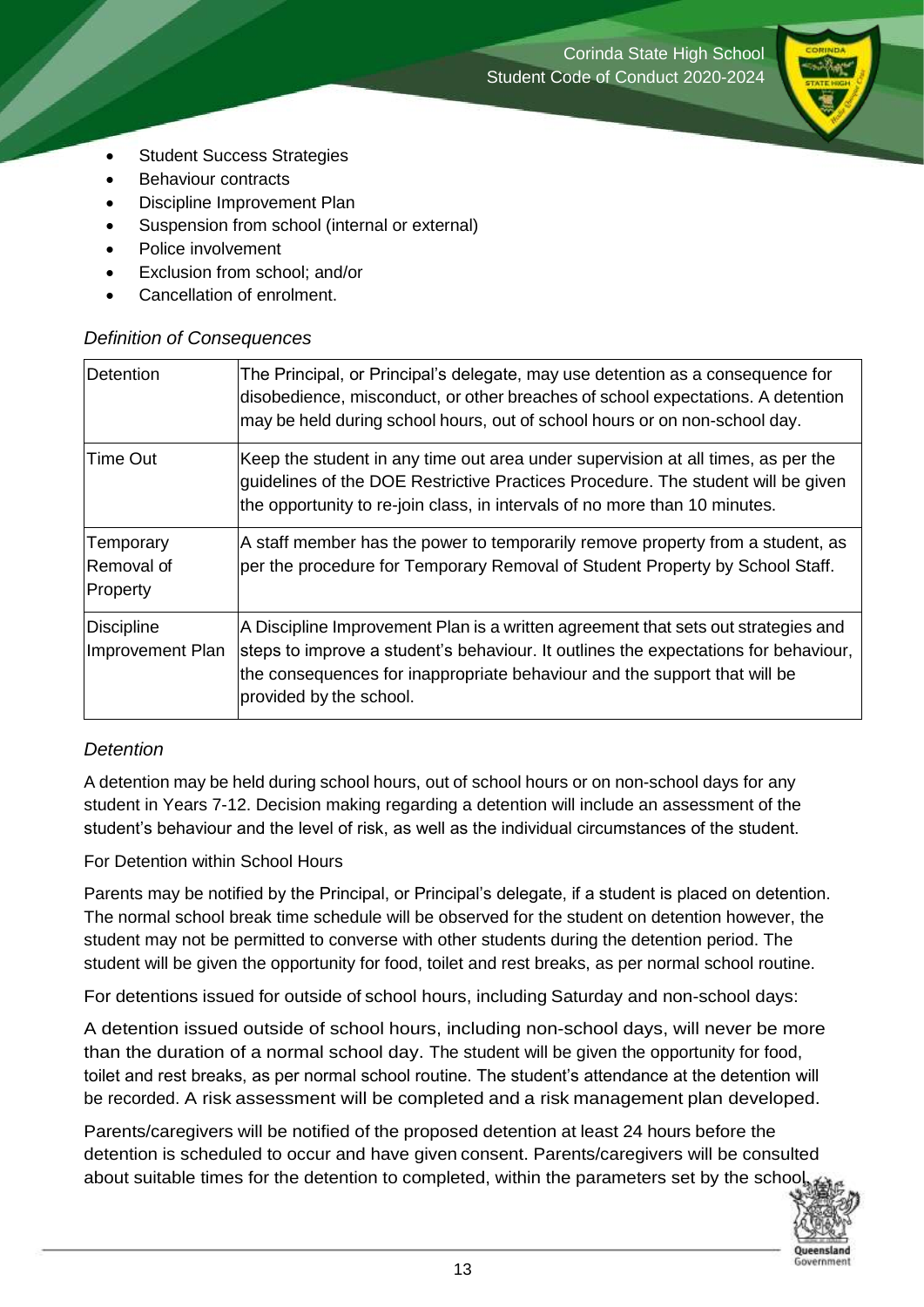

Parents will be informed of:

- location and duration of the detention
- their responsibility to arrange travel/supervision to and from the detention
- The supervision arrangements for the student during the detention.

#### *School Disciplinary Absences (SDA)*

A School Disciplinary Absence (SDA) is an enforced period of absence from attending a Queensland state school, applied by the Principal as a consequence to address poor student behaviour. There are four types of SDA:

- Short suspension (1 to 10 school days)
- Long suspension (11 to 20 school days)
- Charge-related suspension
- Exclusion (period of not more than one year or permanently).

Parents and students may only appeal a long suspension, charge-related suspension or exclusion decision. A review will be conducted by the Director-General or their delegate, and a decision made within 40 school days to confirm, amend/vary or set aside the original SDA decision by the Principal.

The appeal process is a thorough review of all documentation associated with the SDA decision and provides an opportunity for both the school and the family to present their case in the matter. Time is afforded for collection, dissemination and response to the materials by both the school and the family. It is important that the purpose of the appeal is understood so that expectations are clear, and appropriate supports are in place to ensure students can continue to access their education while completing their SDA.

| Suspension | The Principal may suspend a student from school under the following circumstances:                                                                                             |
|------------|--------------------------------------------------------------------------------------------------------------------------------------------------------------------------------|
|            | Disobedience by the student<br>$\bullet$                                                                                                                                       |
|            | Misconduct by the student<br>$\bullet$                                                                                                                                         |
|            | Misbehaviour<br>$\bullet$                                                                                                                                                      |
|            | Conduct that adversely affects, or is likely to adversely affect, other students<br>$\bullet$<br>enrolled at the school                                                        |
|            | Conduct that adversely affects, or is likely to adversely affect, the good order<br>$\bullet$<br>and management of the school                                                  |
|            | The student's attendance at the school poses an unacceptable risk to the<br>$\bullet$<br>safety or wellbeing of other students or staff of the school                          |
|            | The student is charged with a serious offence (as defined in the Commission<br>$\bullet$<br>for Children Young People and Child Guardian Act 2000); and /or                    |
|            | The student is charged with an offence, other than a serious offence, and the<br>$\bullet$<br>Principal is reasonably satisfied it would not be in the best interests of other |
|            | students or staff for the student to attend the school while the charge is<br>pending.                                                                                         |
|            |                                                                                                                                                                                |

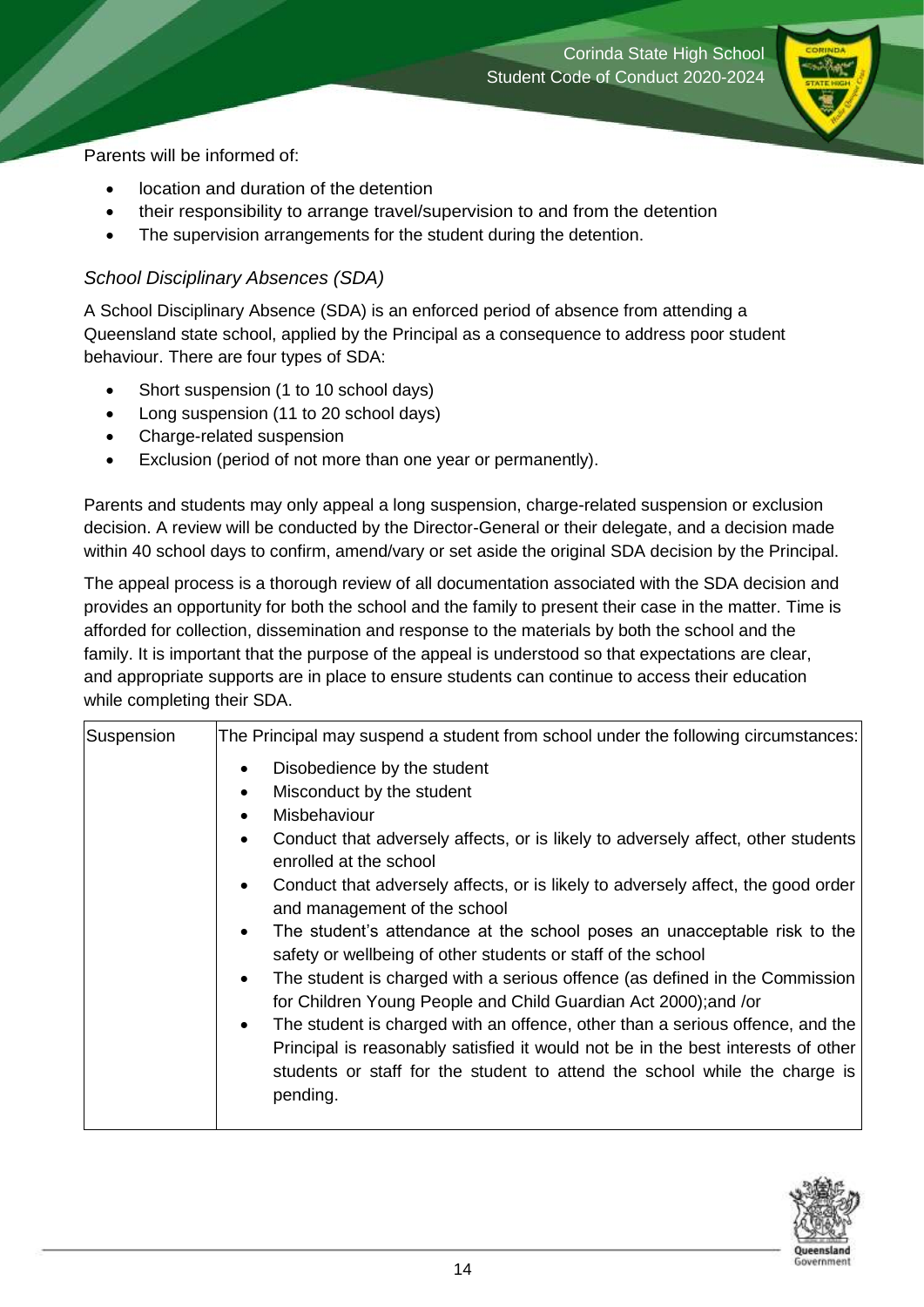

| Recommended<br>Exclusion     | A student may be suspended pending a decision to exclude when the student's<br>behaviour is so serious that suspension of the student from the school would be<br>inadequate to deal with the behaviour. A student may be suspended or excluded for<br>the following reasons:                                                                                                                                                                                                                                                                                                                                                                                                                                                |
|------------------------------|------------------------------------------------------------------------------------------------------------------------------------------------------------------------------------------------------------------------------------------------------------------------------------------------------------------------------------------------------------------------------------------------------------------------------------------------------------------------------------------------------------------------------------------------------------------------------------------------------------------------------------------------------------------------------------------------------------------------------|
|                              | Persistent disobedience<br>$\bullet$<br>Misbehaviour<br>٠<br>Conduct that adversely affects, or is likely to adversely affect, other students<br>$\bullet$<br>enrolled at the school<br>Conduct that adversely affects, or is likely to adversely affect, the good order<br>$\bullet$<br>and management of the school<br>The student's attendance at the school poses an unacceptable risk to the<br>$\bullet$<br>safety and/or wellbeing of other students or staff of the school; and / or<br>The student has been convicted of an offence and the Principal is reasonably<br>$\bullet$<br>satisfied that it would not be in the best interest of other students or staff for<br>the student to be enrolled at the school. |
| Cancellation of<br>enrolment | The enrolment of a post compulsory school age student may be cancelled if the<br>student's behaviour amounts to a refusal to participate in the educational program<br>provided at the school.                                                                                                                                                                                                                                                                                                                                                                                                                                                                                                                               |

#### *Re-entry following suspension*

Students who are suspended from CSHS will be invited, with their parents, to attend a re-entry meeting on the day of their scheduled return to school. The main purpose of this meeting is to offer support to transition the student back to the school. It is **not a time** to review the student's behaviour or the decision to suspend as the student has already received a punishment through their disciplinary absence from school. The aim of the re-entry meeting is for school staff to set the student up for future success and strengthen home-school communication.

#### *Arrangements*

The invitation to attend the re-entry meeting will be communicated to the student and parents, usually via email. Re-entry meetings are short with only the principal or their delegate attending with the student and their parent/caregiver.

A record of the meeting will be saved in OneSchool, under the Contact tab, including any notes or discussions occurring during the meeting.

#### *Reasonable adjustments*

In planning the re-entry meeting, school staff will consider reasonable adjustments needed to support the attendance and engagement of the student. This includes selecting an appropriate and accessible meeting space, organising translation or interpretation services or supports (e.g. AUSLAN), provision of written and/or pictorial information and other relevant accommodations. The inclusion of support staff, such as guidance officers, may also offer important advice to ensure a successful outcome to the re-entry meeting.

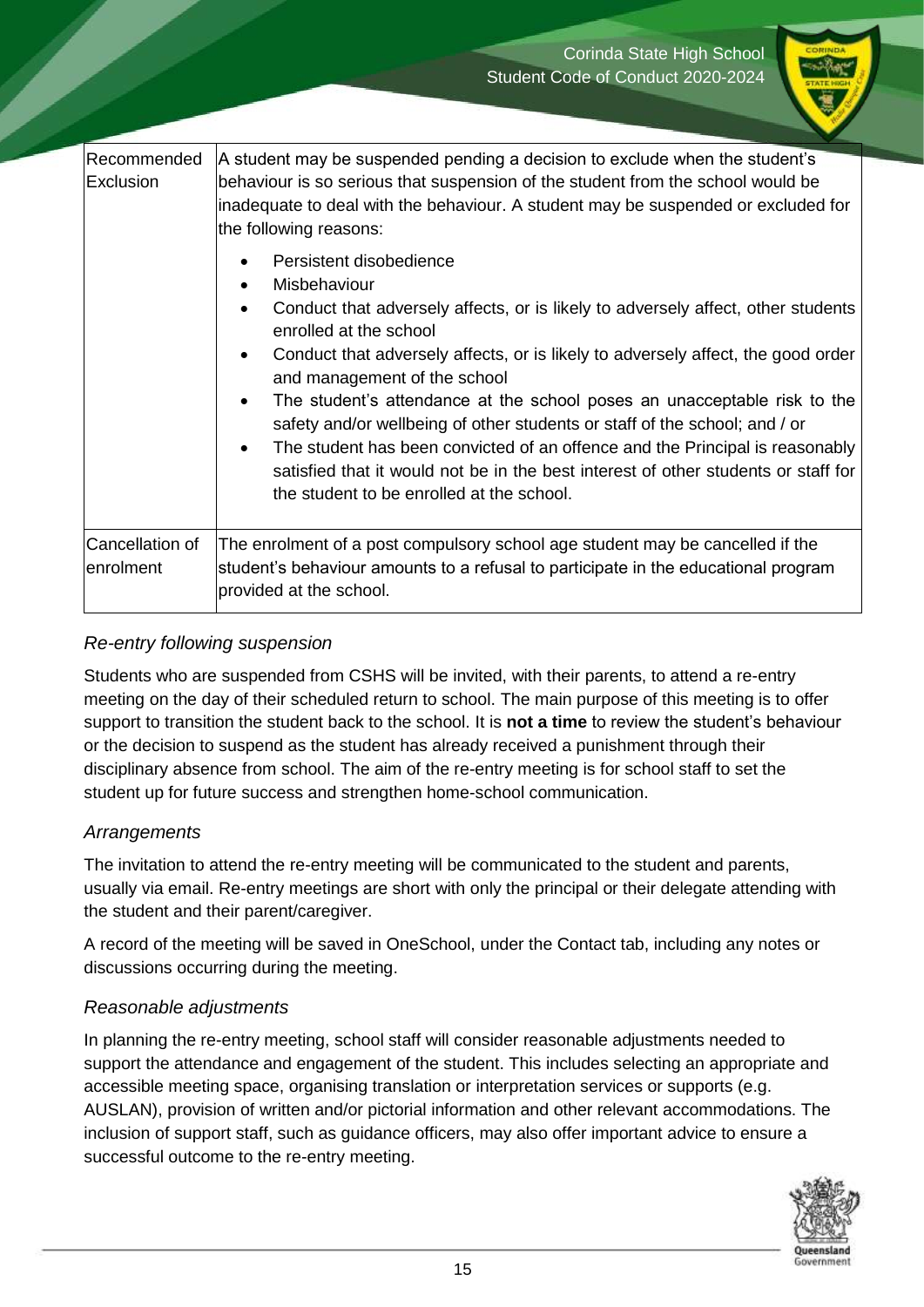

### *The relationship between problem behaviours and expected school behaviours*

When responding to problem behaviours, staff members ensure that students understand the relationship of the problem behaviour to expected school behaviour. One method that staff members might use to achieve this is to have students:

- articulate the relevant expected school behaviour
- explain how their behaviour differs from expected school behaviour
- discuss how their behaviour aligns to lived values
- provide examples of behaviour that is aligned to lived values
- describe the likely consequences if the problem behaviour continues
- identify what they will do to change their behaviour in line with expected school behaviour

Should a problem behaviour be repeated, the staff member might not repeat the discussion/explanation process but simply remind the student of the consequences of their problem behaviour.

# <span id="page-17-0"></span>**Ensuring a Consistent Response to Problem Behaviours**

At Corinda State High School, staff members authorised to issue consequences for problem behaviour are provided with appropriate professional development and/or training. Through training activities, we work to ensure consistent responses to problem behaviour across the school.

Students also receive training in how to respond appropriately when other students display problem behaviour and the courteous way to respond when a staff member re-directs their behaviour or consequences are applied for problem behaviour.

# <span id="page-17-1"></span>**School Policies**

CSHS has tailored school discipline policies designed to ensure students, staff and visitors work cooperatively to create and maintain a supportive and safe learning environment. Please ensure that you familiarise yourself with the responsibilities for students, staff and visitors outlined in the following policies:

- Assessment Policy
- Attendance Policy
- Bookwork Policy
- Bullying and Harassment Policy
- Complaints Resolution Policy
- Critical Incidents Management Plan
- Drug Education Policy
- Homework Policy
- Inclusive Education Policy
- Managing Electronic Devices in School Policy
- Plagiarism Policy
- School Representation Policy

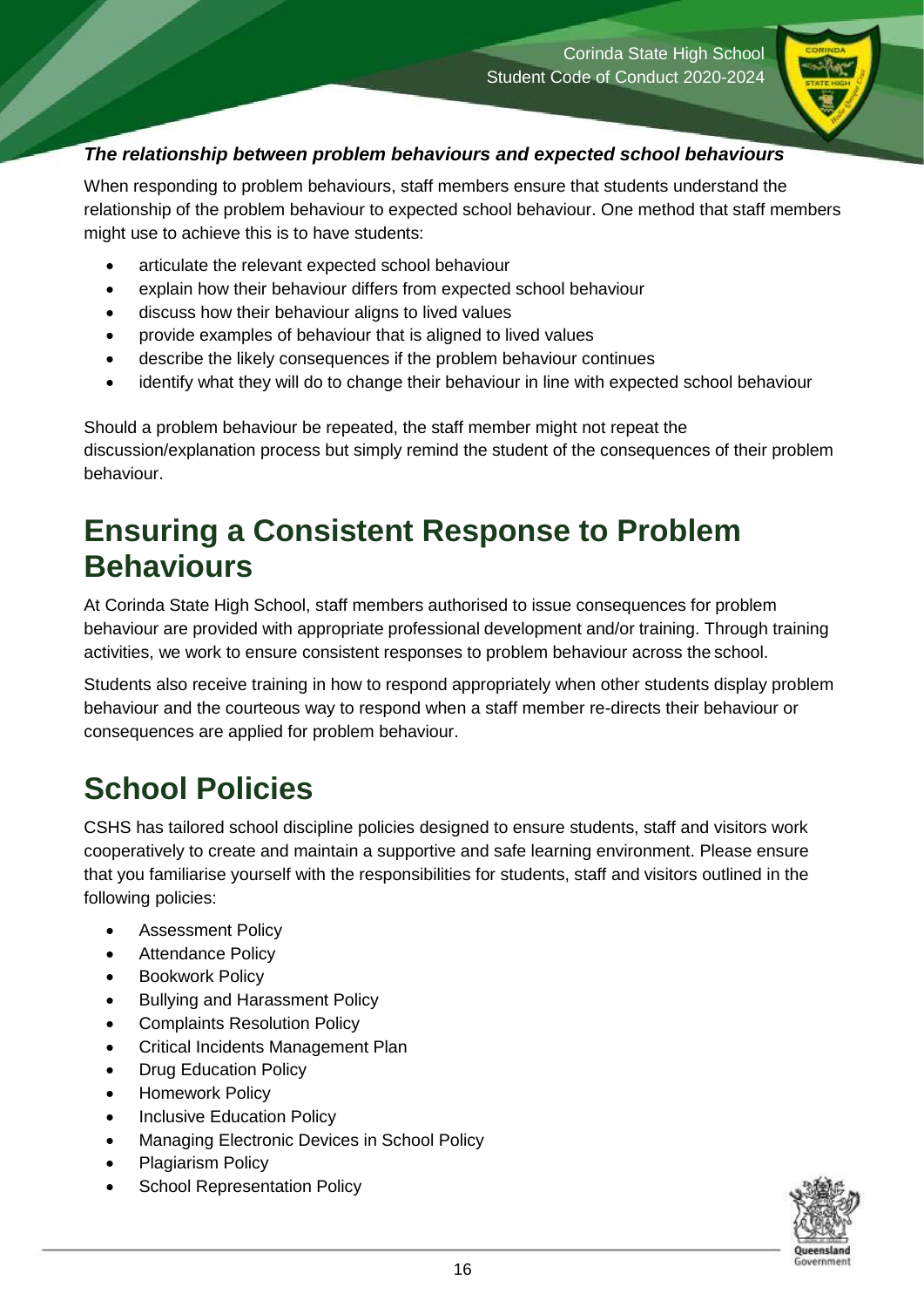

- Student Leadership Policy
- Uniform Policy

# <span id="page-18-0"></span>**Temporary removal of student property**

The removal of any property in a student's possession may be necessary to promote the caring, safe and supportive learning environment of the school, to maintain and foster mutual respect between all state school staff and students. In determining what constitutes a reasonable time to retain student property, the Principal, or Principal's delegate, will consider:

- the condition, nature or value of the property
- the circumstances in which the property was removed
- the safety of the student from whom the property was removed, other students or staff members
- good management, administration and control of the school.

The Principal, or Principal's delegate, will determine when the temporarily removed student property can be returned, unless the property has been handed to the Queensland Police Service.

The following items are explicitly prohibited at CSHS and will be removed if found in a student's possession:

- illegal items or weapons (e.g. guns, knives\*, throwing stars, brass knuckles, chains)
- imitation guns or weapons
- potentially dangerous items (e.g. blades, rope)
- drugs\*\* (including tobacco)
- alcohol
- aerosol deodorants or cans (including spray paint)
- explosives (e.g. fireworks, flares, sparklers)
- flammable solids or liquids (e.g. fire starters, mothballs, lighters)
- poisons (e.g. weed killer, insecticides)
- inappropriate or offensive material (e.g. racist literature, pornography, extremist propaganda).

\* No knives of any type are allowed at school, including flick knives, ballistic knives, sheath knives, push daggers, trench knives, butterfly knives, star knives, butter knives, fruit knives or craft knives, or any item that could potentially be used as a weapon, for example a chisel. Knives needed for school activities will be provided by the school, and the use of them will be supervised by school staff. In circumstances where students are required to have their own knives or sharp tools for particular subjects or courses, the school will provide information about the procedures for carrying and storing these items at school.

\*\* The administration of medications to students by school staff is only considered when a prescribing health practitioner has determined that it is necessary or when there is no other alternative in relation to the treatment of a specific health need. Schools require medical authorisation to administer any medication to students (**including over-the-counter medications such as paracetamol or alternative medicines**).

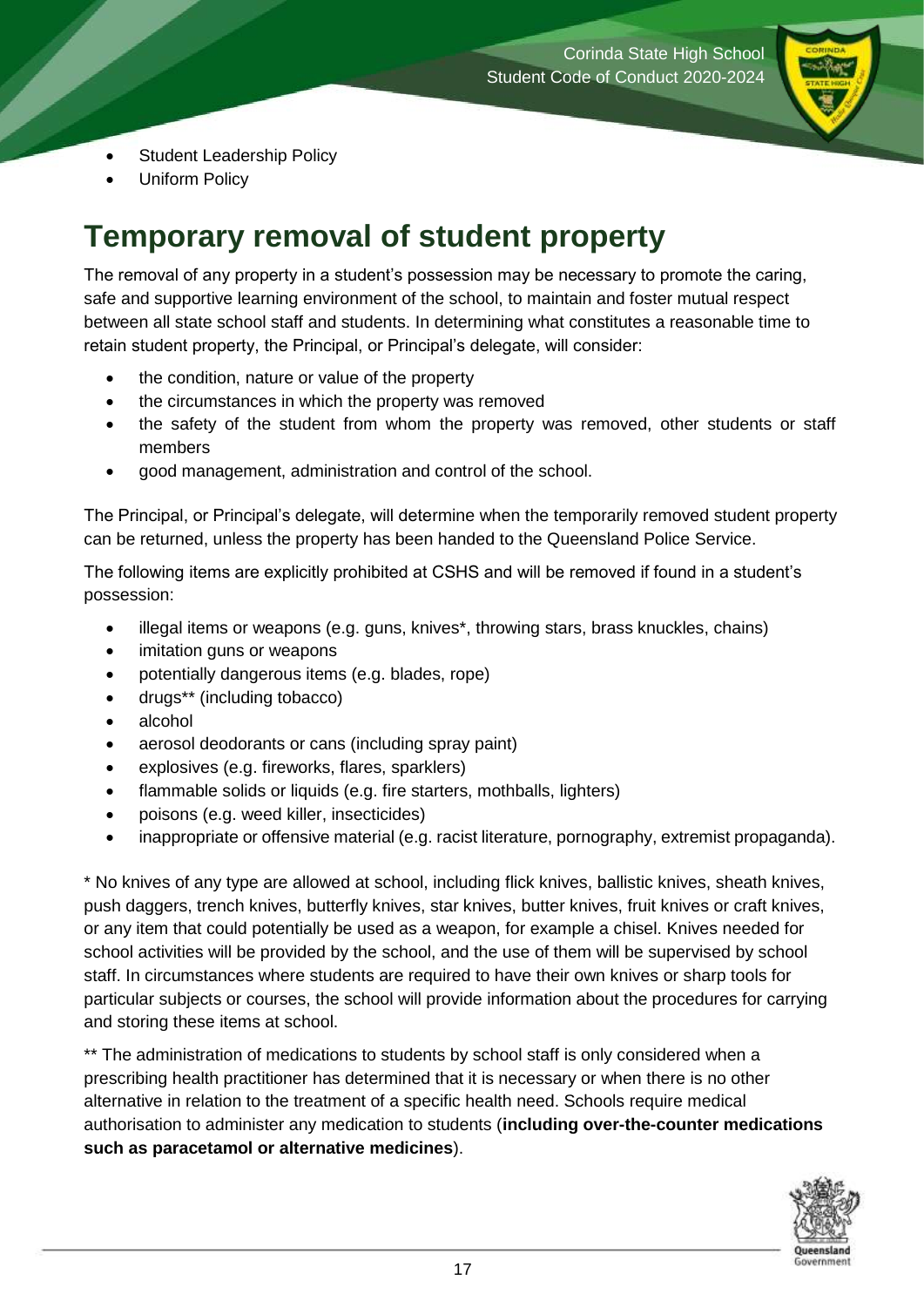

### <span id="page-19-0"></span>*Responsibilities*

The Principal, or Principal's delegate, at CSHS

- does not require the student's consent to search school property such as lockers, desks or electronic devices that are supplied to the student through the school.
- may seize, but not open, a student's bag where there is suspicion that the student has a dangerous or illegal item (for example, a knife or alcohol) in their school bag, prior to seeking consent to search from a parent/caregiver or calling the police.
- consent from the student or parent/caregiver is required to examine or otherwise deal with the temporarily removed student property. For example, staff who temporarily remove a mobile phone from a student are not authorised to unlock the phone or to read, copy or delete messages stored on the phone.
- consent from the student or parent/caregiver is required to search the person of a student (e.g. pockets or shoes). If consent is not provided and a search is considered necessary, the police and the student's parent/caregiver will be called to make such a determination.
- There may, however, be emergency circumstances where it is necessary to search a student's property without the student's consent or the consent of the student's parents/caregiver (e.g. to access an EpiPen for an anaphylactic emergency).

Parents/Caregivers of students at CSHS

- Will ensure their student does not bring property onto schools grounds or other settings used by the school (e.g. camp, sporting venues) that:
- is prohibited according to the CSHS Student Code of Conduct
- is illegal
- puts the safety or wellbeing of others at risk
- does not preserve a caring, safe, supportive or productive learning environment
- does not maintain and foster mutual respect;
- will collect temporarily removed student property as soon as possible, after notification by the Principal or Principal's delegate that the property is available for collection.

#### Students at CSHS

- will not bring property onto school grounds or other settings used by the school (e.g. camp, sporting venues) that:
- is prohibited according to the CSHS Student Code of Conduct
- is illegal
- puts the safety or wellbeing of others at risk
- does not preserve a caring, safe, supportive or productive learning environment
- does not maintain and foster mutual respect
- will collect their property as soon as possible when advised by school staff that it is available for collection.

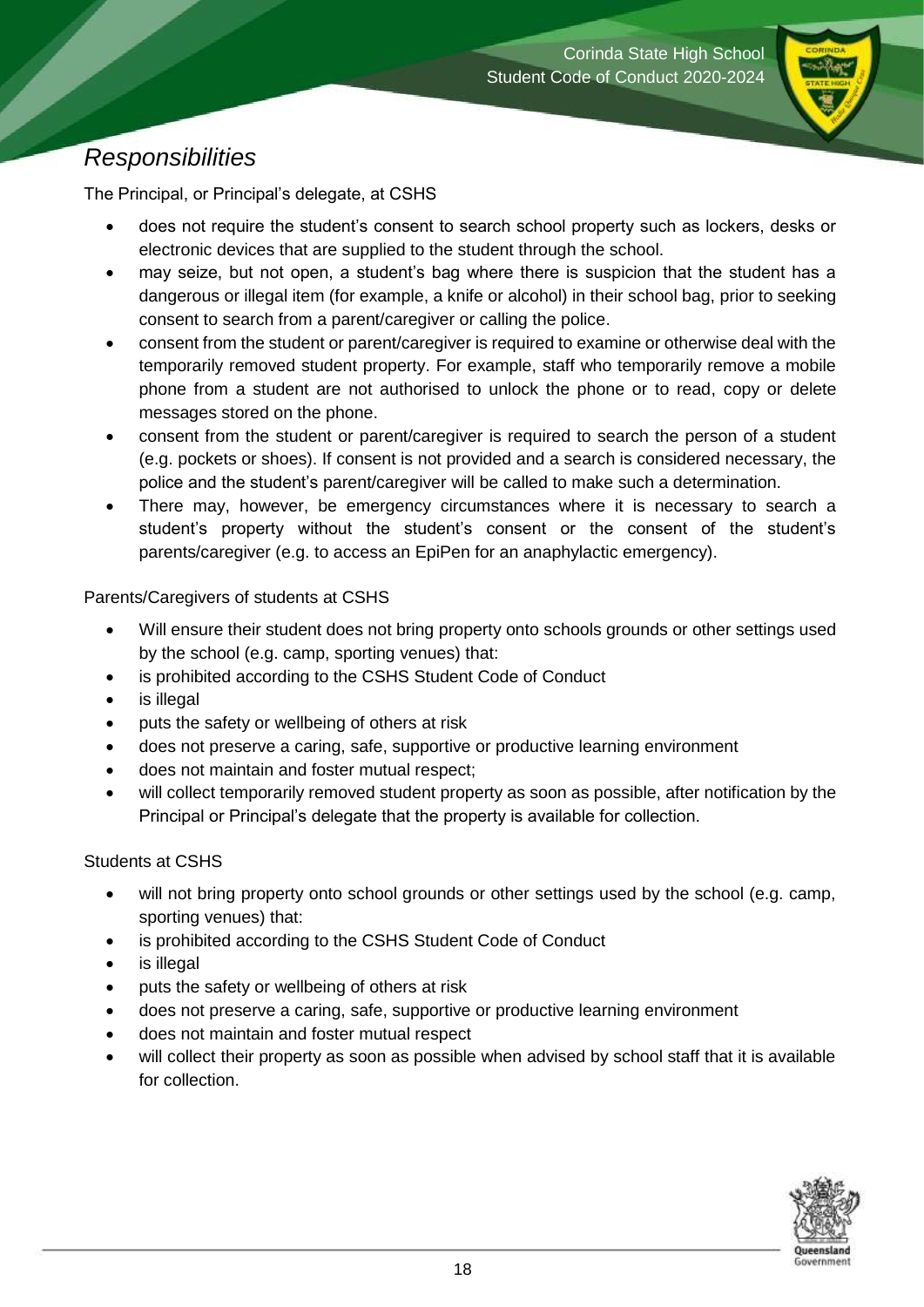

# <span id="page-20-0"></span>**Use of mobile phones and other devices by students**

Digital literacy refers to the skills needed to live, learn and work in a society where communication and access to information is dominated by digital technologies like mobile phones. However, the benefits brought about through these diverse technologies can be easily overshadowed by deliberate misuse, which harms others or disrupts learning.

In consultation with the broader school community, CSHS has determined that explicit teaching of responsible use of mobile phones and other devices is a critical component of digital literacy and wellbeing. The knowledge and confidence to navigate and use these technologies safely while developing digital literacy is a responsibility shared between parents, school staff and students.

It is also agreed that time and space should be provided at school where technology is not permitted. Students in Years 7-12 are not permitted to use their mobile phones unless explicit permission and direction has been provided by a classroom teacher. At all other times students are to secure their mobile phone in their Yondr pouch.

### <span id="page-20-1"></span>*Responsibilities*

The responsibilities for students using mobile phones or other devices at school and outside school, are outlined below; further information on the responsibilities for staff, students and parents is also outlined in the Managing Electronic Devices in School procedure.

It is **acceptable** for students at CSHS to:

- follow the direction of teachers when using an electronic device and seek approval where they wish to use an electronic device under special circumstances.
- use electronic devices safely and responsibly for
- assigned class work and assignments set by teachers
- developing appropriate literacy, communication and information skills
- authoring text, artwork, audio and visual material for publication on the intranet or internet for educational purposes as supervised and approved by the school
- conducting general research for school activities and projects
- communicating or collaborating with other students, teachers, parents or experts in relation to school work
- accessing online references such as dictionaries, encyclopaedias, etc.
- researching and learning through the department's eLearning environment
- be courteous and considerate of others when using an electronic device
- respect the rights and confidentiality of others
- follow the direction of teachers when using an electronic device and seek approval where they wish to use an electronic device under special circumstances.

It is **unacceptable** for students at CSHS to:

- use a mobile phone or other devices in an unlawful manner
- film, photograph, screen capture, or record members of the Corinda community without permission and they must not share or use these artefacts without permission.

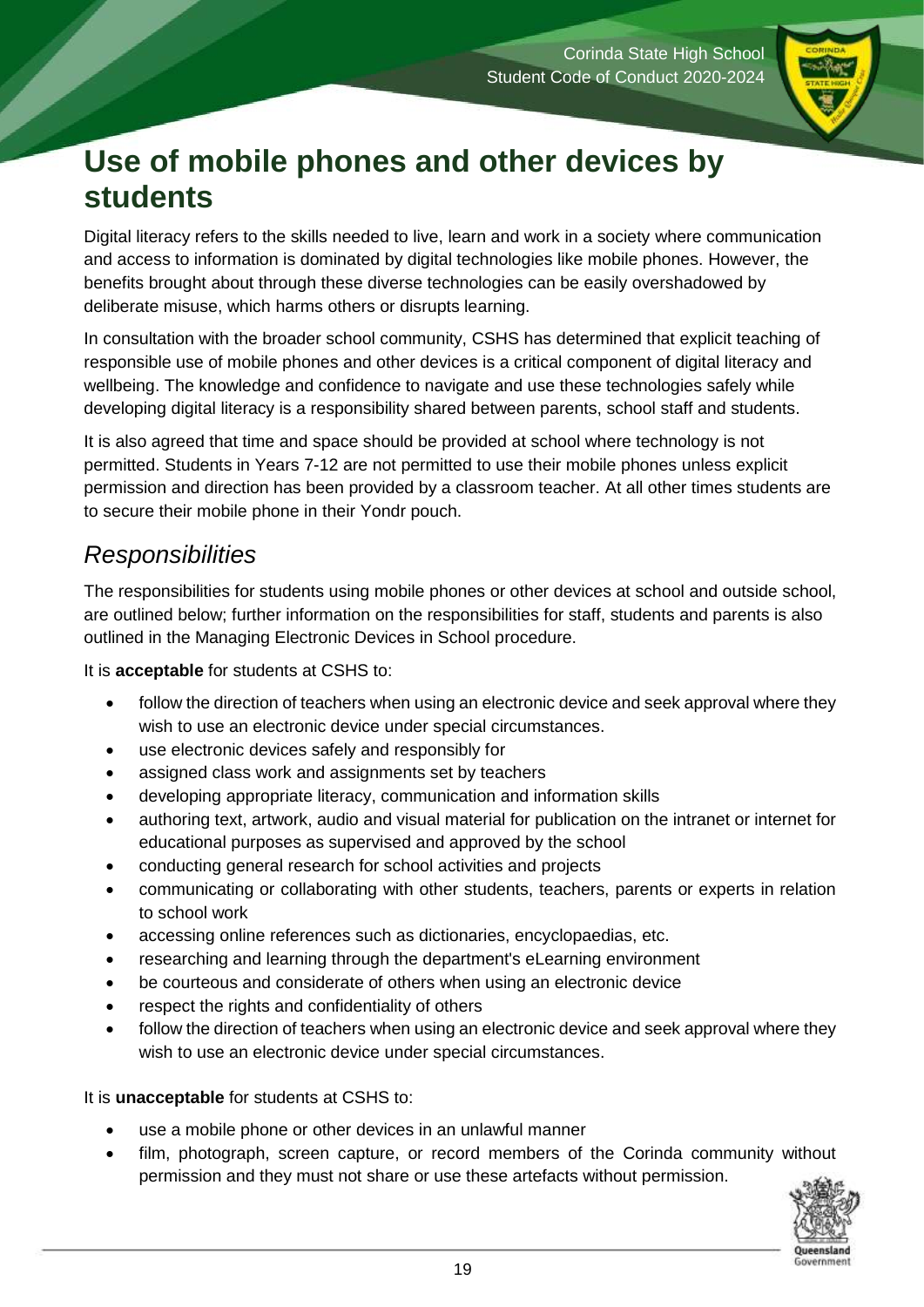

- download, distribute or publish offensive messages or pictures
- use obscene, inflammatory, racist, discriminatory or derogatory language
- use language and/or threats of violence that may amount to bullying and/or harassment, or even stalking
- insult, harass or attack others or use obscene or abusive language
- deliberately waste printing and internet resources
- damage computers, printers or network equipment
- commit plagiarism or violate copyright laws
- ignore teacher directions for the use of social media, online email and internet chat
- send chain letters or spam email (junk mail)
- knowingly download viruses or any other programs capable of breaching the department's network security
- use in-phone cameras anywhere on the school site unless a normal camera would be considered inappropriate, such as in change rooms or toilets
- invade someone's privacy by recording personal conversations or daily activities and/or the further distribution (e.g. forwarding, texting, uploading, Bluetooth use etc.) of such material
- use a mobile phone or other electronic device (including devices with Bluetooth functionality) during exams or assessments unless expressly permitted by school staff.

At all times students, while using ICT facilities and devices supplied by the school, will be required to act in line with the requirements of the CSHS Student Code of Conduct. In addition, students and their parents/caregivers should:

- understand the responsibility and behaviour requirements (as outlined by the school) that come with accessing the department's ICT network facilities.
- ensure they have the skills to report and discontinue access to harmful information if presented via the internet or email.
- be aware that:
- access to ICT facilities and devices provides valuable learning experiences for students and supports the school's teaching and learning programs
- schools may remotely access departmentally-owned computers or mobile devices for management purposes
- students who use a school's ICT facilities and devices in a manner that is not appropriate may be subject to disciplinary action by the school, which could include restricting network access
- despite internal departmental controls to manage content on the internet, illegal, dangerous or offensive information may be accessed or accidentally displayed
- teachers will always exercise their duty of care, but avoiding or reducing access to harmful information also requires responsible use by the student.

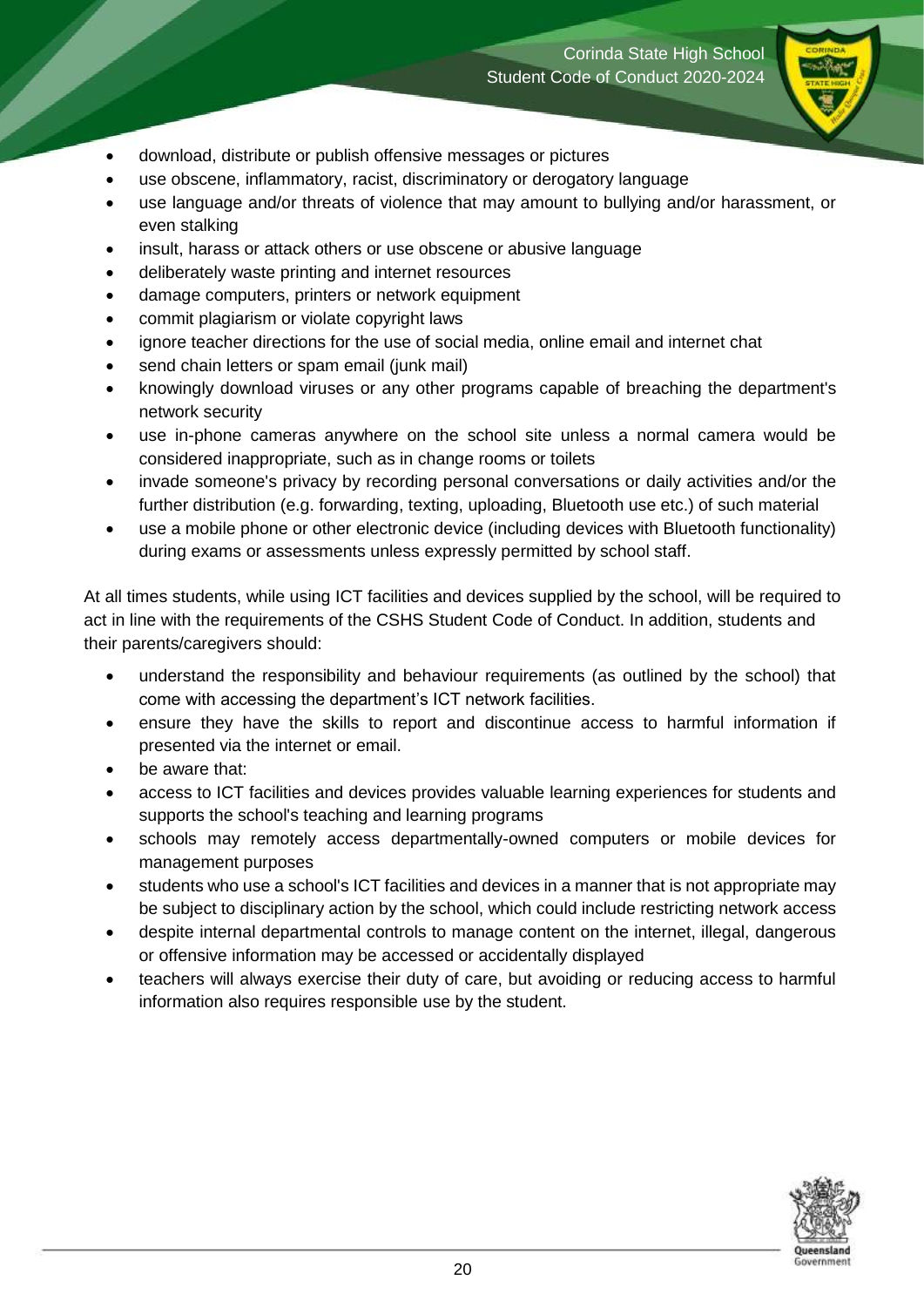

# <span id="page-22-0"></span>**Preventing and responding to bullying**

Corinda State High School uses the CSHS Positive Education Framework and the [Australian](https://studentwellbeinghub.edu.au/resources/detail?id=dd6b5222-d5c5-6d32-997d-ff0000a69c30) [Student Wellbeing Framework](https://studentwellbeinghub.edu.au/resources/detail?id=dd6b5222-d5c5-6d32-997d-ff0000a69c30) to promote positive relationships and the wellbeing of all students, staff and visitors. Our staff know that student learning is optimised when they feel connected to others and experience safe and trusting relationships. Students who feel secure are more likely to be active participants in their learning and to achieve better physical, emotional, social and educational outcomes. Teachers who feel valued and supported are more likely to engage positively with students and build stronger connections within the school community. Parents who are positively engaged with their child's education leads to improved student self-esteem, attendance and behaviour at school. Enhancing the wellbeing of students and their educators delivers overall long-term social, health and economic benefits to the Australian community.

CSHS has implemented the Stymie resource program allowing students who may not feel comfortable to approach an adult to communicate any bullying or wellbeing concerns anonymously. The school support team actions these notifications in line with the school's wellbeing structure.

### <span id="page-22-1"></span>*Bullying*

The agreed national definition for Australian schools describes bullying as:

- Ongoing and deliberate misuse of power in relationships through repeated verbal, physical and/or social behaviour that intends to cause physical, social and/or psychological harm.
- Involving an individual or a group misusing their power, or perceived power, over one or more persons who feel unable to stop it from happening.
- Happening in person or online, via various digital platforms and devices and it can be obvious (overt) or hidden (covert). Bullying behaviour is repeated, or has the potential to be repeated, over time (for example, through sharing of digital records).
- Having immediate, medium and long-term effects on those involved, including bystanders.

Behaviours that do not constitute bullying include:

- Single incidents and conflict or fights between equals, whether in person or online
- Mutual arguments and disagreements (where there is no power imbalance)
- Not liking someone or a single act of social rejection
- One-off acts of meanness or spite
- Isolated incidents of aggression, intimidation or violence.

However, these conflicts are still considered serious and need to be addressed and resolved. CSHS staff will work to quickly respond to any matters raised of this nature in collaboration with students and parents.

The following flowchart explains the actions CSHS teachers will take when they receive a report about student bullying, including bullying which may have occurred online or outside of the school setting. The key contact for students and parents to report bullying is the student's Dean.

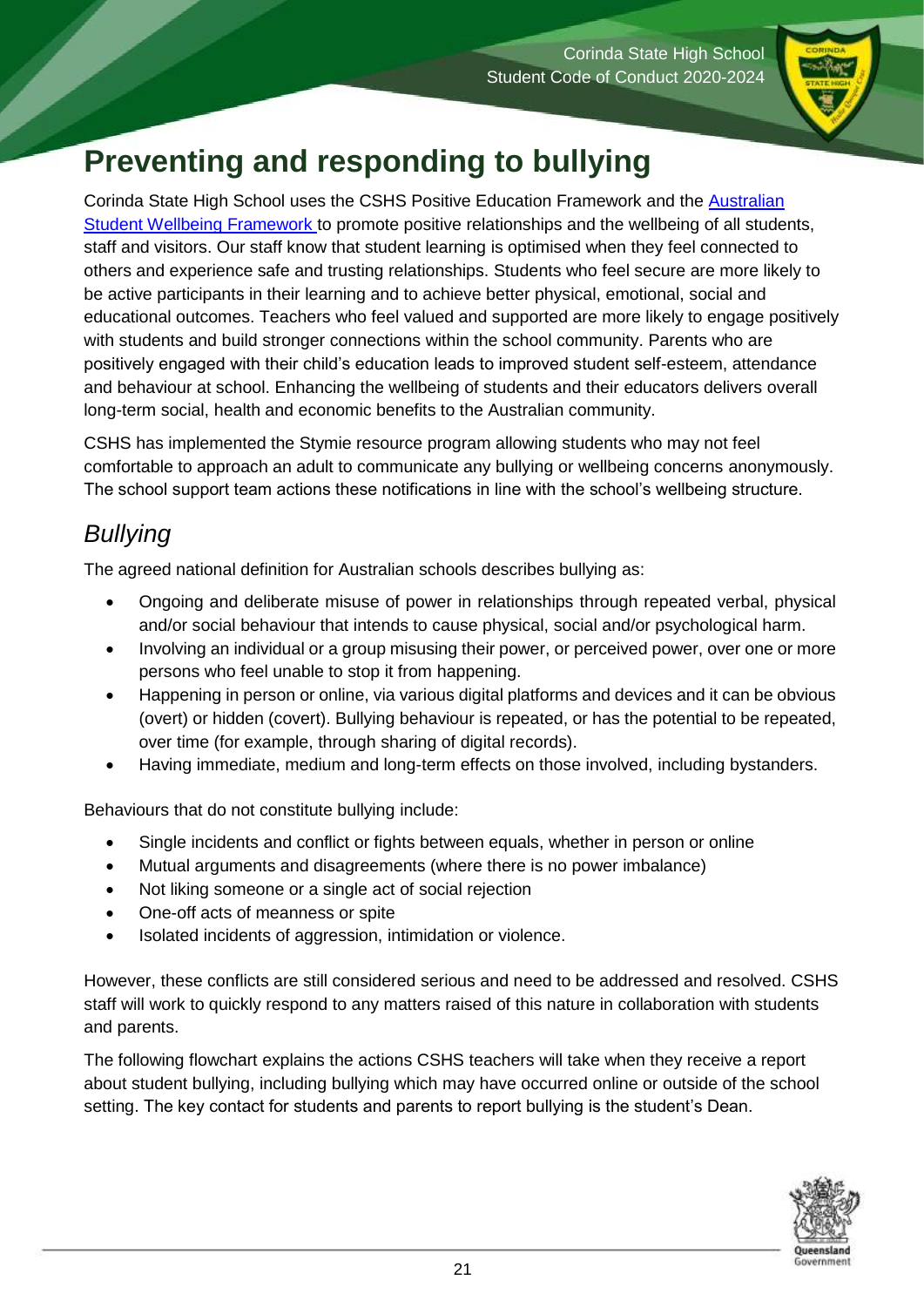#### *Corinda State High School - Bullying response flowchart for teachers*

Please note these timelines may be adjusted depending on the unique circumstances and risk associated with each situation. This is at the professional judgment of the staff involved. Timeframes should be clearly discussed and agreed with student and family.

Key contacts for students and parents to report bullying - Year 7 to 12: relevant year level Dean.



- Provide a safe, quiet space to talk
- Reassure the student that you will listen to them
- Let them share their experience and feelings without interruption
- If you hold immediate concerns for the student's safety, let the student know how you will address these. Immediate in this circumstance is where the staff member believes the student is likely to experience harm (from others or self) within the next 24 hours
- Ask the student for examples they have of the alleged bullying (e.g. hand written notes or screenshots)
- Write a record of your communication with the student
- Check back with the student to ensure you have the facts correct
- Enter the record in OneSchool
	- Notify parent/s that the issue of concern is being investigated
	- Gather additional information from other students, staff or family
	- Review any previous reports or records for students involved
- Make sure you can answer who, what, where, when and how
- Clarify information with student and check on their wellbeing
- Evaluate the information to determine if bullying has occurred or if another disciplinary matter is at issue
- Make a time to meet with the student to discuss next steps
- Ask the student what they believe will help address the situation
- Engage the student as part of the solution
- Provide the student and parent with information about student support network
- Agree to a plan of action and timeline for the student, parent and yourself
- Document the plan of action in OneSchool
- Complete all actions agreed with student and parent within agreed timeframes
- Monitor student and check in regularly on their wellbeing
- Seek assistance from student support network if needed
- Meet with the student to review situation
- Discuss what has changed, improved or worsened
- Explore other options for strengthening student wellbeing or safety
- Report back to parent
- Record outcomes in OneSchool
- Continue to check in with student on regular basis until concerns have been mitigated
- Record notes of follow-up meetings in OneSchool
- Refer matter to specialist staff within 48 hours if problems escalate
- Look for opportunities to improve school wellbeing for all students

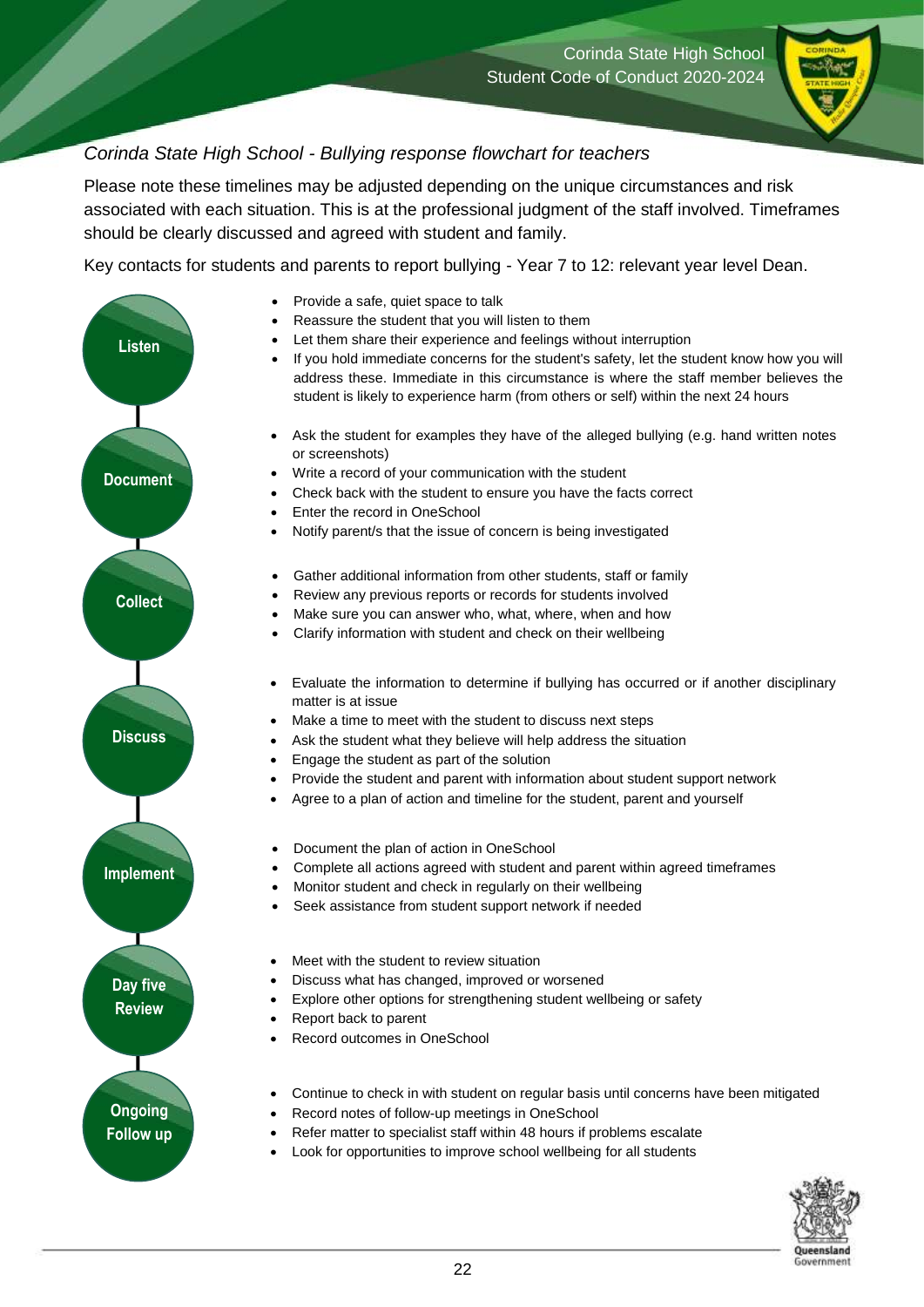

# <span id="page-24-0"></span>*Cyberbullying*

Cyberbullying is treated at CSHS with the same level of seriousness as in-person bullying. The major difference with cyberbullying however, is that unlike in-person bulling, cyberbullying follows students into their community, their homes and their bedrooms, giving them no opportunity to escape the harassment or abuse during the evening, weekends or holidays.

In the first instance, students or parents who wish to make a report about cyberbullying should approach the relevant Dean of Students.

It is important for students, parents and staff to know that state school Principals have the authority to take disciplinary action to address student behaviours that occur outside of school hours or school grounds. This includes cyberbullying. Parents and students who have concerns about cyberbullying incidents occurring during school holidays should immediately seek assistance through the **Office of the e-Safety Commissioner** or the Queensland Police Service.

Students enrolled at CSHS may face in-school disciplinary action, such as detention or removing of privileges, or more serious consequences such as suspension or exclusion from school for engaging in behaviour that adversely affects, or is likely to adversely affect, other students or the good order and management of the school. This includes behaviour such as cyberbullying which occurs outside of school hours or settings, for example on the weekend or during school holidays. It also applies to inappropriate online behaviour of enrolled students that is directed towards other community members or students from other school sites.

Parents or other stakeholders who engage in inappropriate online behaviour towards students, staff or other parents may be referred to the Office of the e-Safety Commissioner and/or the Queensland Police Service. State school staff will be referred for investigation to the Integrity and Employee Relations team in the Department of Education. Any questions or concerns about the school process for managing or responding to cyberbullying should be directed to the relevant Dean of Students.

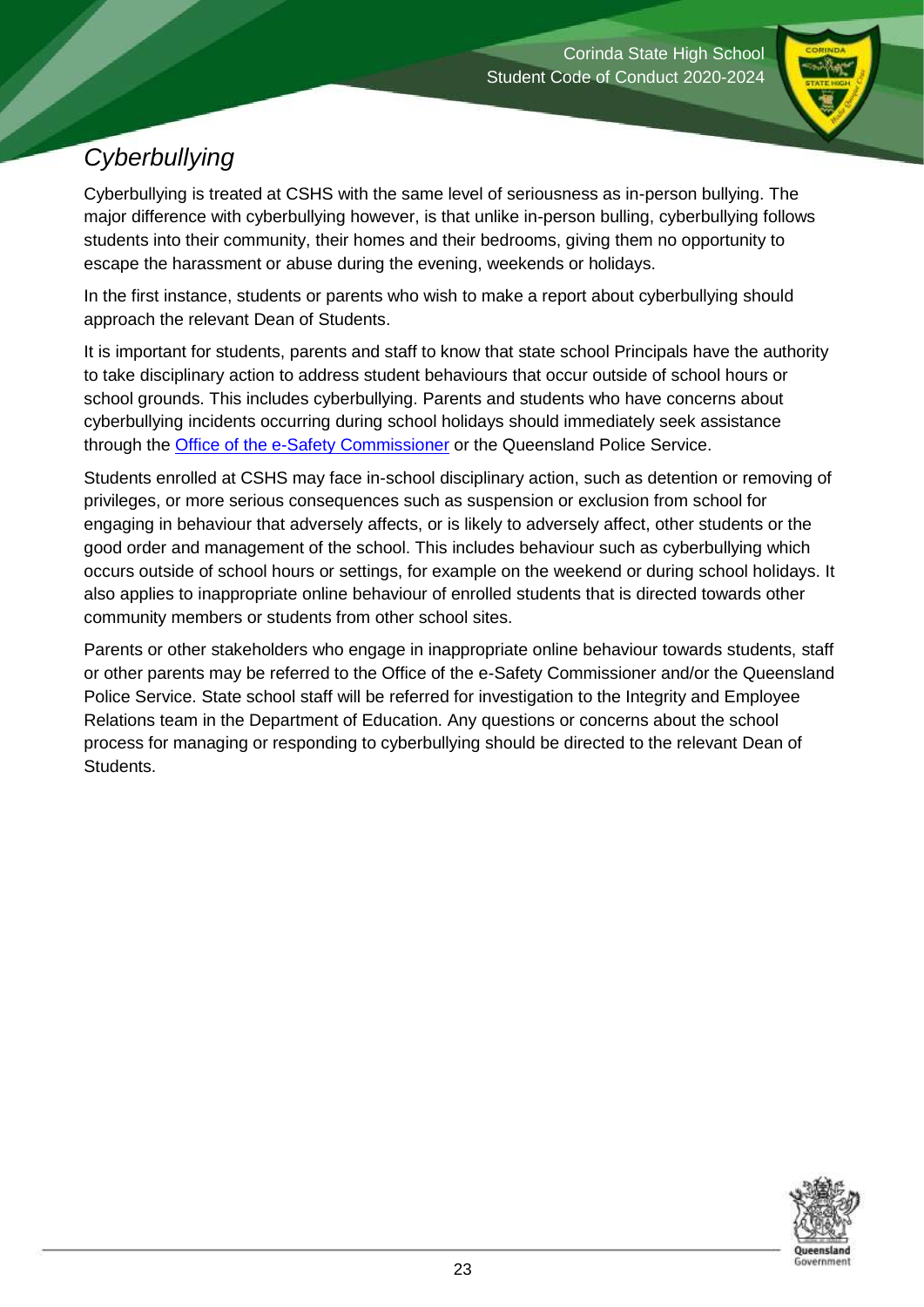

### *Corinda State High School - Cyberbullying response flowchart for school staff*

#### How to manage online incidents that impact your school

#### **Student protection**

If at any point the principal forms a reasonable suspicion that a student has been harmed or is at risk of harm. they have a responsibility to respond In accordance with the Student protection procedure.

#### **Explicit images**

If the investigation involves naked or explicit images of children. staff should not save, copy, forward or otherwise deal with the content, as per the Temp ary removal of student propstaff procedure. This includes onto OneSchool records. Refer to the investigative process outlined in "Responding to incidents involving naked or explicit images of children' from the Online Incident management guidelines.

#### Report

Refer to the Online incident management guidelines for more details, or if assistance is quired, contact the Cybersafety and Reputation Management (CSRM)team on 3034 5035 or Cybersafety, ReputationManagement@ged.gld. gov. au.

#### Does the online behaviour/incident negatively impact the good order and management of the school?



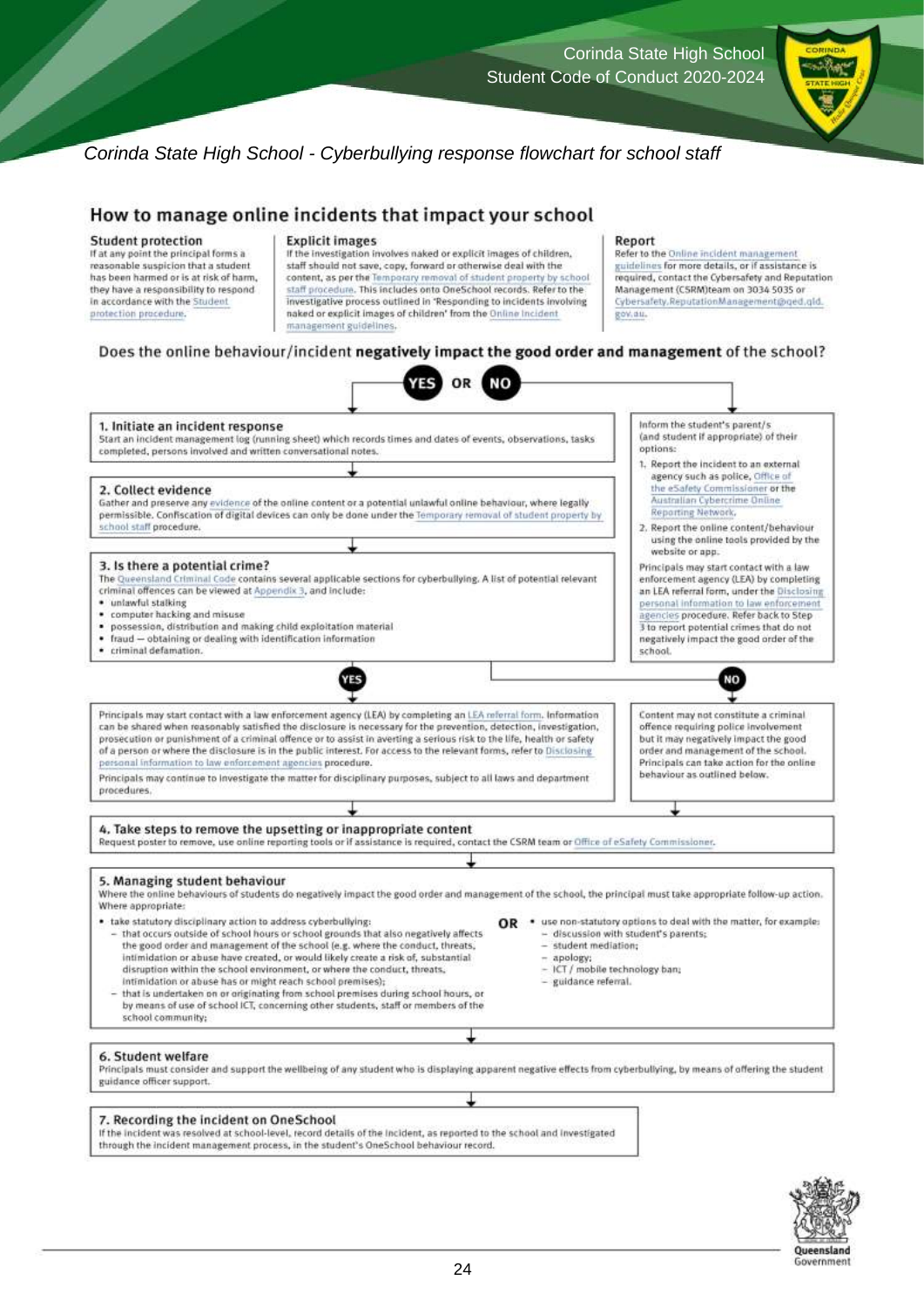

# <span id="page-26-0"></span>*Cybersafety and Reputation Management (CRM)*

The Department of Education employs a dedicated team of experts to assist in maintaining the integrity of the department's reputation with regards to cybersafety and reputation management issues, effectively leading the development and implementation of departmental cybersafety processes.

This team provides **direct support for schools** to respond to concerns of inappropriate online behaviour and misuse of information and communication technology.

## <span id="page-26-1"></span>*Student Intervention and Support Services*

Corinda State High School recognises the need to provide intervention and support to all students involved in incidents of bullying, including cyberbullying.

Students who have been subject or witness to bullying have access to a range of internal support staff, as identified in the Student Support Network section earlier in this document. Students are, however, also encouraged to approach any staff member with whom they feel comfortable sharing their concerns, regardless of their role in the school. All staff at CSHS are familiar with the response expectations to reports of bullying, and will act quickly to ensure students' concerns are addressed. Depending on the nature of the reported bullying incident, a formal plan of action may be developed and documented to support the implementation of strategies to assist the student.

Students who engage in bullying behaviours towards others will also be provided with support to assist them to use more socially acceptable and appropriate behaviours in their interactions. This includes counselling, social development programs, referral to mental health services or involvement in a restorative justice strategy. School disciplinary measures may also be used to reinforce the seriousness with which the community takes all incidents of bullying. These measures may include internal school suspension, withdrawal from social events or celebrations or more severe punishments such as suspension or exclusion from school.

### <span id="page-26-2"></span>*Appropriate use of social media*

The internet, mobile phones and social media provide wonderful opportunities for students to network and socialise online. While these technologies provide positive platforms for sharing ideas, they also have the potential to cause pain and suffering to individuals, groups or even whole communities.

It's important to remember that sometimes negative comments posted about the school community have a greater impact than expected. This guide offers some information about how to use social media in relation to comments or posts about the school community. Reputations of students, teachers, schools, principals and even parents can be permanently damaged — and in some cases, serious instances of inappropriate online behaviour are dealt with by police and the court system.

Being aware of a few simple strategies can help keep the use of social media positive and constructive:

 Before you post something online, ask yourself if the community or individual really need to know. Is it relevant, positive and helpful?

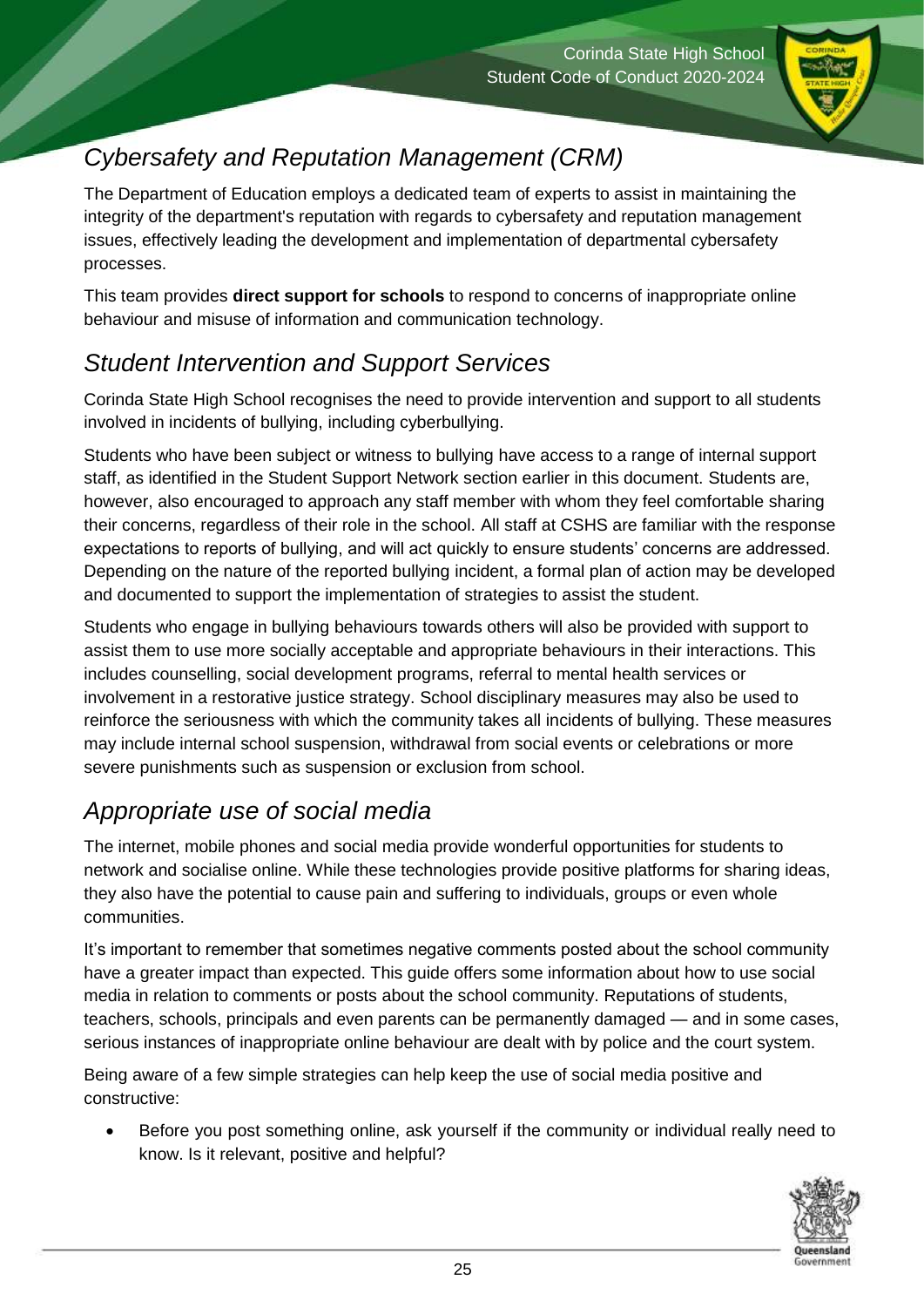

- Remember that what you post online is a direct reflection of who you are. People will potentially form lasting opinions of you based on what you post online.
- Be a good role model. If things get heated online consider logging out and taking a few moments to relax and think. Hasty, emotive responses could inflame situations unnecessarily.
- Be mindful when commenting, try to keep general and avoid posting anything that could identify individuals.
- A few years ago parents may have discussed concerns or issues with their friends at the school gate. Today with the use of social media, online discussions between you and your close friends can very quickly be shared with a much wider audience, potentially far larger than intended.
- Taking a few moments to think about the content you are about to post could save upset, embarrassment, and possible legal action.
- As a parent you have a role in supervising and regulating your child's online activities at home and its impact on the reputation and privacy of others. Parents are their child's first teachers — so they will learn online behaviours from you.

#### *Is it appropriate to comment or post about schools, staff or students?*

Parental and community feedback is important for schools and the department. If you have a compliment, complaint or enquiry about an issue at school, the best approach is to speak directly to the school about the matter, rather than discussing it in a public forum.

While many schools use social media to update parents of school notices, the department prefers that parents contact schools directly with a compliment, complaint or enquiry due to privacy considerations. Imagine if your doctor, accountant or banking institution tried to contact you to discuss important matters via Facebook.

If you have raised an issue with a school or know that another person has, consider refraining from discussing those details on social media, particularly the names of anyone involved.

Keep comments calm and polite, just as you would over the telephone or by email. If you encounter negative or derogatory content online which involves the school, hinders a child's learning and/or affects the school community at large, contact the school principal.

#### *Possible civil or criminal ramifications of online commentary*

A serious instance of inappropriate online behaviour may constitute a criminal offence and become a police matter. For example, online content may substantiate the offence of 'using a carriage service to menace, harass or cause offence' (Criminal Code Act 1995 (Cth) s. 474.17). School staff may contact their union or obtain personal legal advice if they feel that online content seriously impacts their reputation. Defamatory online content may give rise to litigation under the Defamation Act 2005 (Qld).

#### *What about other people's privacy?*

If you upload photos of your children, be mindful of who might be in the background. You might be happy to share your child's successes with your friends and family via social media, but some parents are not. If you are tagging or naming students, consider that other parents may not want their child's name attached to images online.

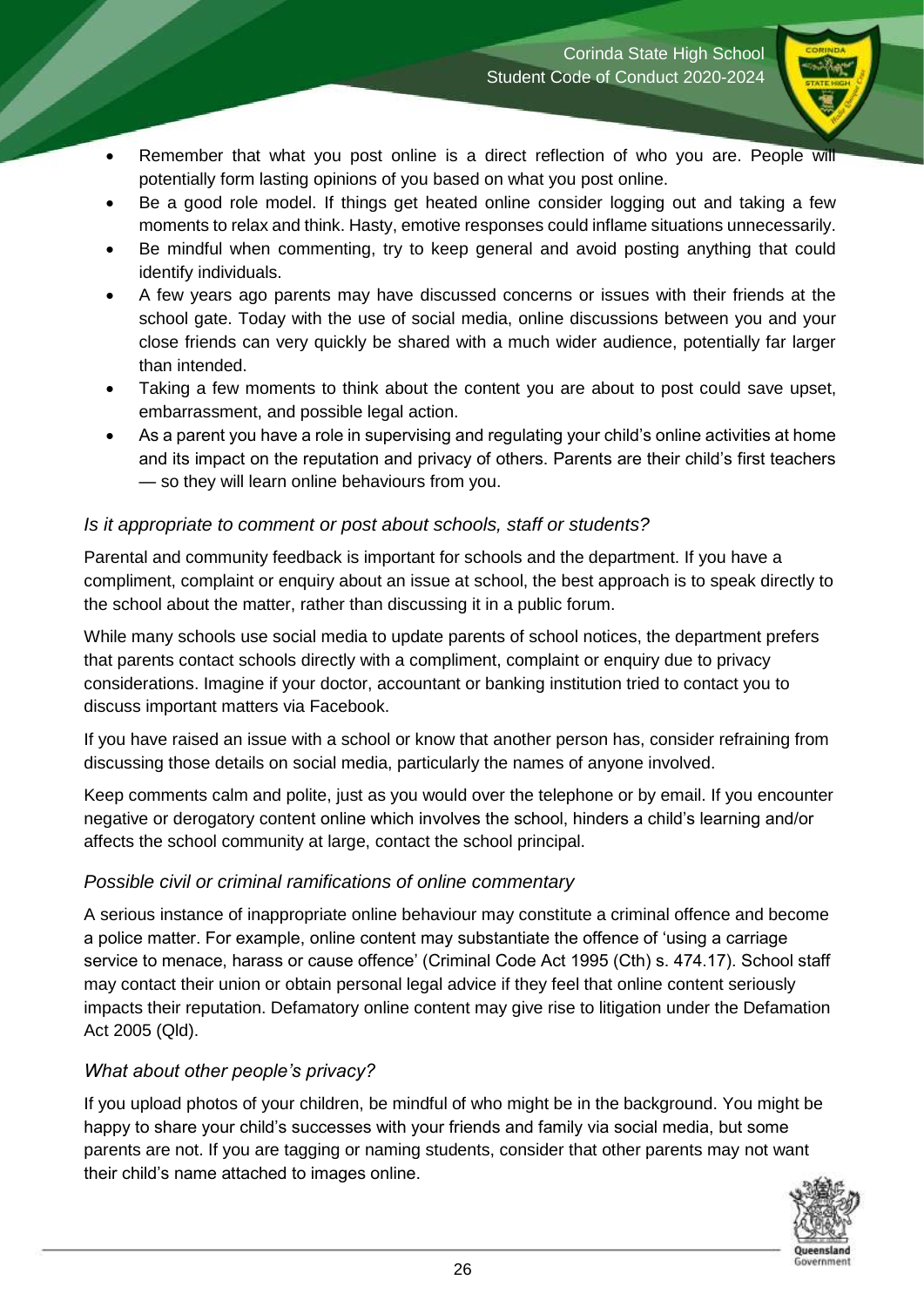

#### *What if I encounter problem content?*

Taking the following steps may help resolve the issue in a constructive way:

- refrain from responding
- take a screen capture or print a copy of the concerning online content
- if you consider problem content to be explicit, pornographic or exploitative of minors, you should keep a record of the URL of the page containing that content but NOT print or share it. The URL can be provided to the school principal, or police, as needed for escalation of serious concerns
- block the offending user
- report the content to the social media provider.

# <span id="page-28-0"></span>**Restrictive Practices**

School staff at CSHS need to respond to student behaviour that presents a risk of physical harm to the student themselves or others. It is anticipated that most instances of risky behaviour can be deescalated and resolved quickly. On some rarer occasions, a student's behaviour may continue to escalate and staff need to engage immediately with positive and proactive strategies aimed at supporting the student to manage their emotional arousal and behaviour.

In some very rare situations, where there is immediate risk of physical harm to the student or other people, and when all other alternative strategies have failed to reduce the risk, it may be necessary for staff to use restrictive practices.

The use of restrictive practices will always be as a last resort, when there is no other available option for reducing immediate risk to the student, staff or other people. Restrictive practices are not used for punishment or as a disciplinary measure.

The department's **Restrictive practices procedure** is written with consideration for the protection of everyone's human rights, health, safety and welfare. There are six fundamental principles:

- 1. Regard to the human rights of those students
- 2. Safeguards students, staff and others from harm
- 3. Ensures transparency and accountability
- 4. Places importance on communication and consultation with parents and carers
- 5. Maximises the opportunity for positive outcomes, and
- 6. Aims to reduce or eliminate the use of restrictive practices.

Very rarely restrictive practices will be planned and staff will employ, when necessary, pre-arranged strategies and methods (of physical restraint/ mechanical restraint/ clinical holding) which are based upon behaviour risk assessment or clinical health need and are recorded in advance. The use of planned strategies will only be where there is foreseeable immediate risk consistent with the **Restrictive practices procedure**.

Seclusion will not be used as a planned response and will only be used in serious circumstances for managing an unforeseeable situation in an emergency. It will be used for the shortest time possible and in a safe area that presents no additional foreseeable risk to the student. In such emergencies, a staff member will observe the student at all times and seclusion will cease as soon as possible.

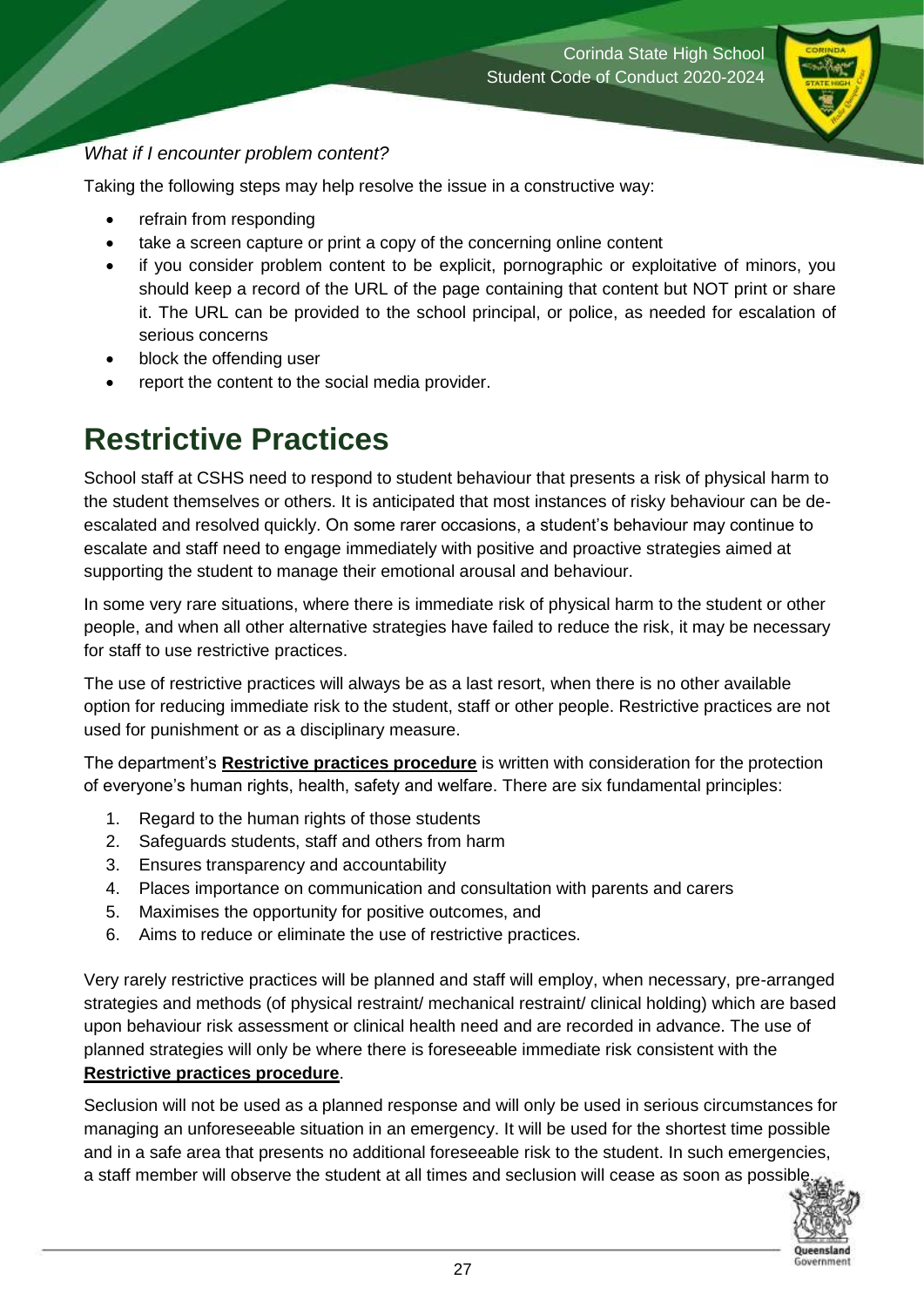

Following the use of any restrictive practice, a focused review will help staff to understand how they responded to the risk in any incident that involved the use of a restrictive practice. Staff will consider whether there are other options for managing a similar situation in the future. This strategy works well for reducing the use of restrictive practices.

All incidents of restrictive practices will be recorded and reported in line with departmental procedures.

### <span id="page-29-0"></span>*Immediate strategies that staff may use include:*

- Avoiding escalating the problem behaviour
- Avoiding shouting, cornering the student, moving into the student's space, touching or grabbing the student, sudden responses, sarcasm, becoming defensive, communicating anger and frustration through body language
- Maintaining calmness, respect and detachment
- Modelling the behaviour that staff want students to adopt, stay calm and controlled, use a serious measured tone, choosing language carefully, avoid humiliating the student, be matter of fact and avoiding responding emotionally
- Approaching the student in a non-threatening manner; and
- Moving slowly and deliberately toward the problem situation, speaking privately to the student/s where possible, speaking calmly and respectfully, minimising body language, keep a reasonable distance, establishing eye level position, being brief, staying with the agenda, acknowledging cooperation, withdrawing if the situation escalates
- Where this impacts on the safety of self or others under potential threat, the teacher should call for assistance from a Dean of Students or members of the Leadership Team.

### <span id="page-29-1"></span>*Reinforcement and correction strategies*

- If a student starts displaying inappropriate behaviour, briefly acknowledge their choice and redirect other students' attention towards their usual work/activity.
- If the student continues with the problem behaviour, then remind them of the expected school behaviour and identify consequences of continued unacceptable behaviour.

### <span id="page-29-2"></span>*Follow up Strategies*

- Restore normal school operations as soon as possible; and
- Provide post-incident opportunities that include:
- Assisting any distressed student/s to access appropriate support, e.g. Guidance Officer
- Assisting the individual student to identify the sequence of events that led to the unacceptable behaviour, pinpoint decision moments during the sequence of events, evaluate decisions made, and identify acceptable decision options for future situations
- Follow required processes for managing the behaviour incident and consequences.

### <span id="page-29-3"></span>*Physical Intervention*

Staff may make legitimate use of physical intervention if all non-physical interventions have been exhausted and a student is:

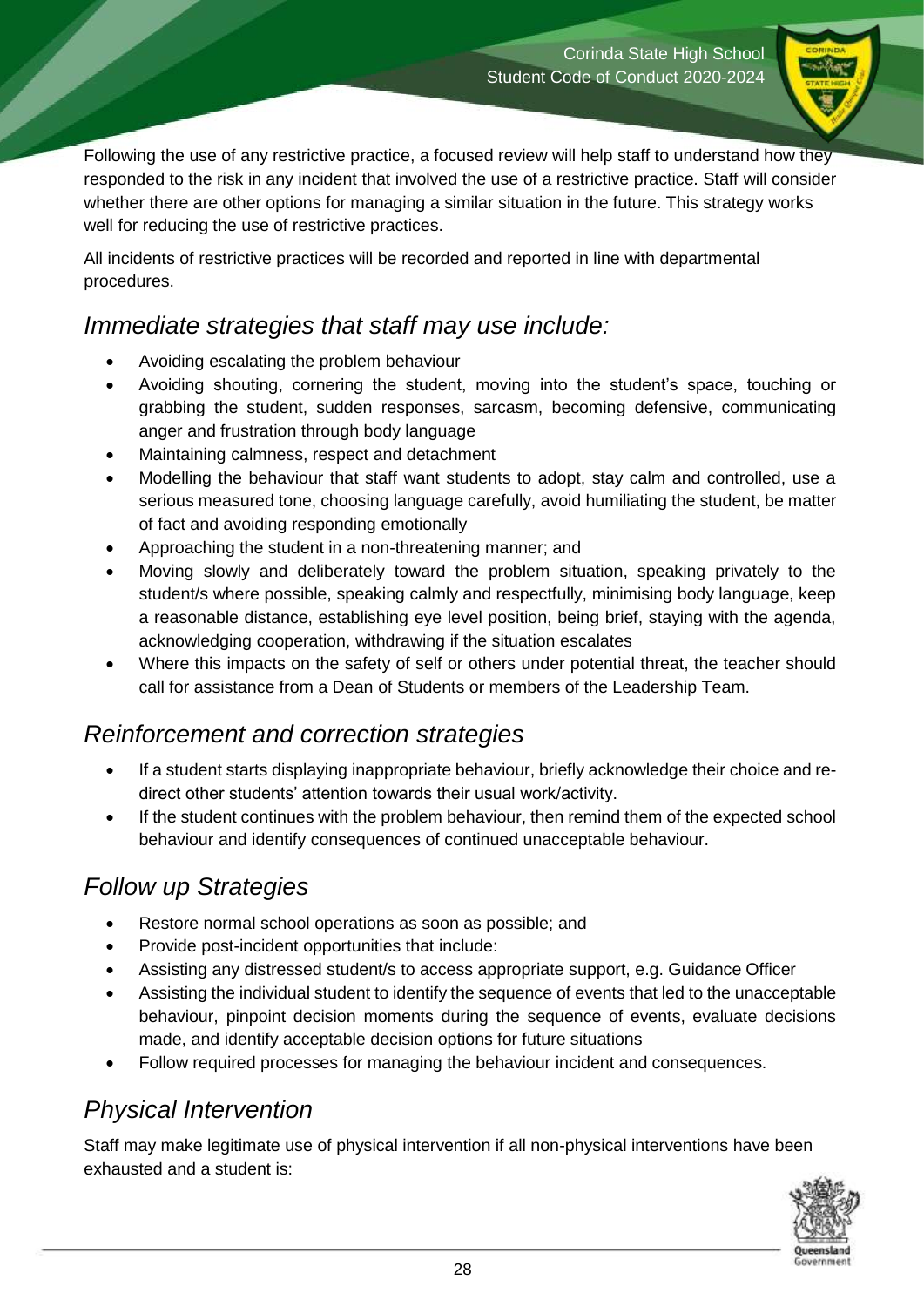- physically assaulting another student or staff member; or
- posing an immediate danger to him/herself or to others.

Appropriate physical intervention may be used to ensure that Corinda State High School's duty of care to protect students and staff from foreseeable risks of injury is met. The use of physical intervention is only considered appropriate where the immediate safety of others is threatened and the strategy is used to prevent injury.

Physical intervention can involve coming between students, blocking a student's path, leading a student by the hand/arm, shepherding a student by placing a hand in the centre of the upper back, removing potentially dangerous objects and - in extreme situations, using more forceful restraint.

It is important that all staff understand that:

- physical intervention cannot be used as a form of punishment; and
- physical intervention must not be used when a less severe response can effectively resolve the situation and the underlying function of the behaviour.

Any physical intervention made must:

- be reasonable in the particular circumstances
- be proportionate to the circumstances of the incident
- always be the minimum force needed to achieve the desired result; and
- take into account the age, stature, disability, understanding and gender of the student.

### <span id="page-30-0"></span>*Record keeping*

Each instance involving the use of physical intervention must be formally documented.

# <span id="page-30-1"></span>**Critical Incidents**

It is important that all school staff have a consistent understanding of how to respond in emergencies involving student behaviour that seriously endangers the student or others. This consistency ensures that appropriate actions are taken to ensure that both students and staff are kept safe.

A critical incident is defined as an occurrence that is sudden, urgent, and usually unexpected, or an occasion requiring immediate action (e.g. in the community, on the road). The aim in these situations is to bring the behaviour of the student under rapid and safe control. It is not a time to try and to punish or discipline the student; it is a crisis management period only.

Staff should follow the documented plan for any student involved in regular critical incidents, which should be saved and available for staff to review in OneSchool.

For unexpected critical incidents, staff should use basic defusing techniques:

 Avoid escalating the problem behaviour: Avoid shouting, cornering the student, moving into the student's space, touching or grabbing the student, sudden responses, sarcasm, becoming defensive, communicating anger and frustration through body language.